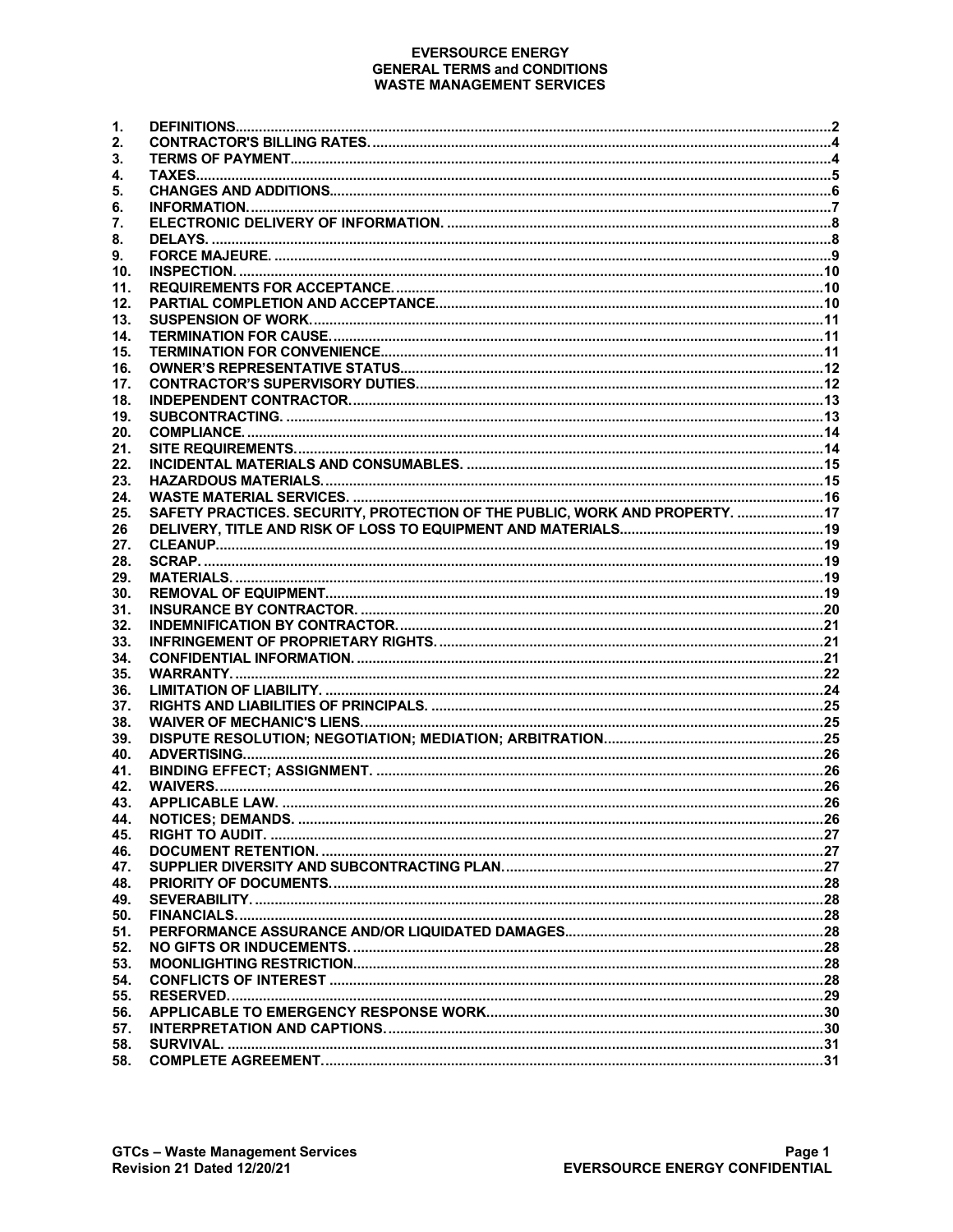## **1. DEFINITIONS.**

**All capitalized terms used herein, or elsewhere in the Agreement, shall have the meanings ascribed to them in this Article 1, unless such terms are otherwise defined in the Agreement. The terms "include(s)", "included" and "including" are used without limitation.**

- 1.1 ACCEPTANCE**:** The Owner's determination that the Contractor has completed the Work in compliance with the Agreement requirements and satisfied the requirements as applicable, in Article 11 "REQUIREMENTS FOR ACCEPTANCE".
- 1.2 AFFILIATE: Any company or other business entity that (i) controls, (ii) is controlled by, or (iii) is under common control with a Party or its parent. A company or other business entity shall be deemed to control a company if it has the power to direct or cause the direction of the management or policies of such company or other business entity, whether through the ownership of voting securities, by contract, or otherwise.
- 1.3 AGREEMENT: The collective term used to describe all documents comprising each agreement between the parties for the Work, including the Order, General Terms and Conditions, the Exhibits and Attachments to the General Terms and Conditions, Special Terms and Conditions (if applicable), Specifications, any items specifically incorporated by reference and/or issued (including any documents issued with respect to any change order, modification or amendment) or provided by Owner to Contractor in connection herewith, and any amendments to the foregoing agreed to in writing by the parties. If the Order that references this Agreement inadvertently also references standard terms, PO General Terms and Conditions Rev. 1 (04.02.15) ("PO GTCs"), such PO GTCs shall not apply or bind either party and shall be superseded by the terms of this Agreement.
- 1.4 BUSINESS DAYS**:** Any day other than Saturday, Sunday and days observed as legal holidays by the federal or state government applicable to the Owner's Site(s) of Agreement performance.
- 1.5 CONFIDENTIAL INFORMATION: Confidential and/or proprietary information of a party to this Agreement. Owner's Confidential information includes written, oral, or electronic information and Information containing personal financial information, employee or customer information, personally identifiable information, protected health information, proprietary information or any other information that Owner designates as confidential and desires to protect against unrestricted disclosure or competitive use, including business plans, marketing strategies, bidding activities, commercial, technical and performance information, contracts, financial Information, research documentation, information about investors or any company or individual with whom Owner does business, information considered by Owner to be a trade secret and/or of a commercially valuable and sensitive nature or information that may otherwise be deemed confidential by law or regulatory agency, including Information described in Section 34.9 "CONFIDENTIAL INFORMATION". The parties intend that the designation of Contractor's Information as Confidential Information shall be limited to non-public financial information and non-public information that has unique commercial value and was developed independently from the Work.
- 1.6 CONTRACTOR**:** The entity issued an Order by Owner.
- 1.7 CONTRACTOR RESOURCES: Contractor's and any Subcontractor's employees, contract employees, consultants, agents, and all other persons or entities employed by or under the control of Contractor or any Subcontractor.
- 1.8 CONTRACTOR'S REPRESENTATIVE**:** The individual identified by Contractor with authority to act on behalf of Contractor in performance of the Agreement.
- 1.9 DIRECT ACTUAL COSTS: Reasonable direct expenses actually incurred, supported with adequate documentation, to perform a task.
- 1.10 ENVIRONMENTAL LAWS**:** shall mean all applicable laws and any administrative or judicial interpretations thereof relating to: (a) the regulation, protection or use of the environment; (b) the conservation, management, development, control and/or use of natural resources and wildlife; (c) the management, manufacture, possession, use, generation, transportation, treatment, storage, disposal, release, threatened release, abatement, removal, remediation, or handling of, or exposure to, any Hazardous Materials; or (d) noise.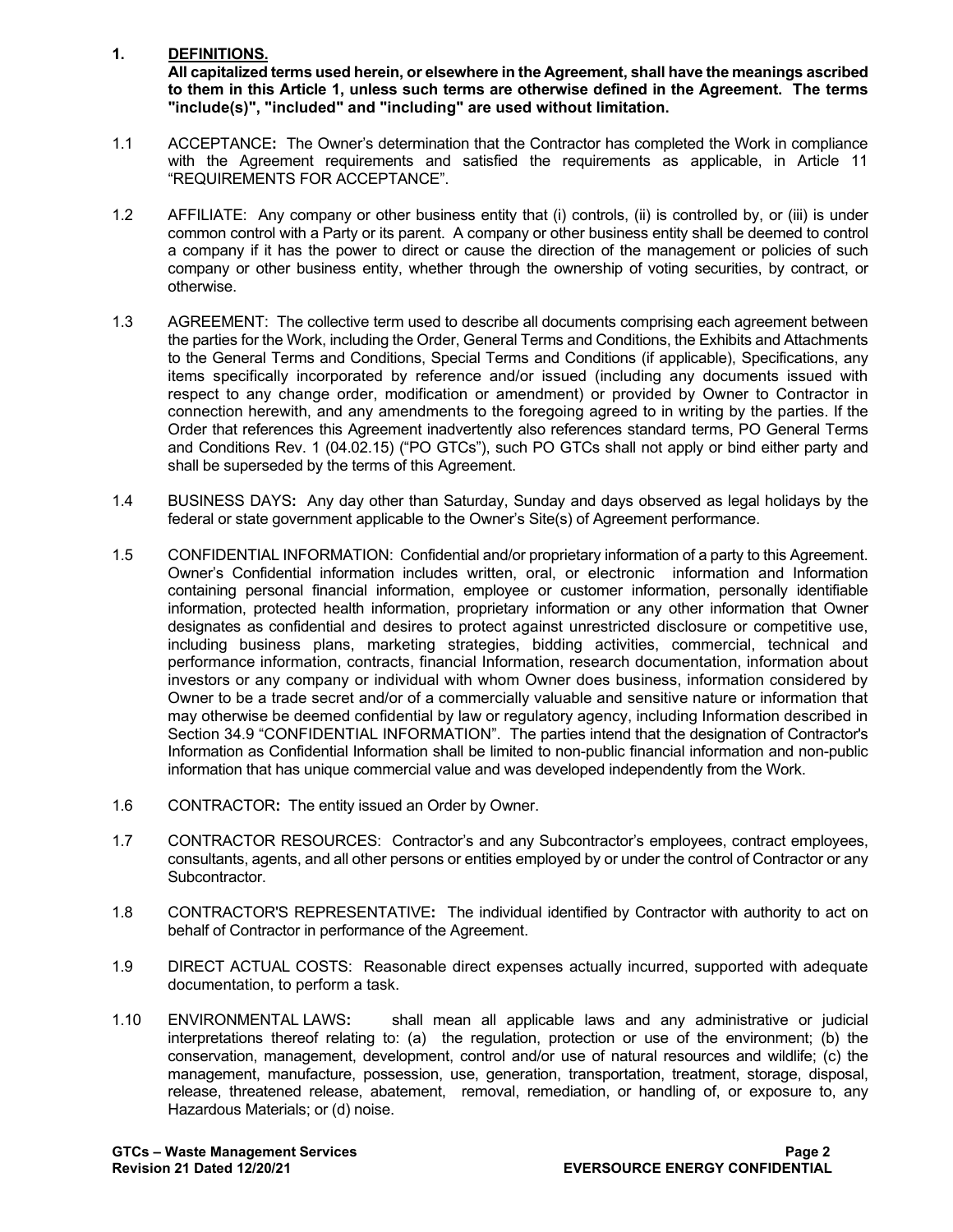- 1.11 EQUIPMENT**:** A specific component, part, system, or material provided by Contractor under the Agreement. As used in the Agreement and as the context requires, the term "equipment" includes the Equipment.
- 1.12 EVERSOURCE: Eversource Energy Service Company, a Connecticut corporation, for itself or as agent for its Affiliates, dba Eversource Energy
- 1.13 FINAL ACCEPTANCE**:** Owner's written acknowledgement, determined in its sole discretion, that Contractor has completed all or a specified portion, if required or contemplated by the Agreement, of the Work in accordance with the requirements of the Agreement.
- 1.14 FINAL PAYMENT**:** That payment to be made to Contractor by Owner after Final Acceptance.
- 1.15 HAZARDOUS MATERIALS: The collective term used to describe (a) any petrochemical or petroleum products, oil, waste oil, asbestos in any form that is or could become friable, urea formaldehyde foam insulations, lead-based oil paint and polychlorinated biphenyls; (b) any products, mixtures, compounds, materials or wastes, air emissions, toxic substances, wastewater discharges and any chemical, material or substance that may give rise to liability pursuant to, or is listed or regulated under, or the human exposure to which or the release of which is controlled or limited by applicable Environmental Laws; and (c) any materials or substances defined in Environmental Laws as "hazardous", "toxic", "pollutant', or "contaminant", or words of similar meaning or regulatory effect.
- 1.16 INFORMATION**:** All intellectual property, computer software and documentation, studies, data, reports, documents, designs, plans, drawings, calculations, test results, Specifications, electronic communications and data, or other information, in whatever form or media. This includes any patents, trademarks, service marks, copyrights, or trade secrets or any devices, designs, methods, or written works developed or capable of being developed during the course of this Agreement
- 1.17 NON-CONFORMING WASTE: Any of the following: (a) Waste Material that contains any material amount of undisclosed Hazardous Materials; (b) Waste Material that is prohibited from being received, managed or disposed of at the designated disposal facility by federal, state or local law, regulation, rule, code, ordinance, order, permit or permit condition; (c) Waste Material that exhibits characteristics, hazards or properties not substantially in accordance with the Waste Profile; or (d) Waste Material that is not properly packaged or labeled (this shall not apply if packaged and/or labeled by Contractor). Non-Conforming Waste shall not include any undisclosed Hazardous Materials not included in the applicable waste profiles or manifests that are signed by Contractor, even if signed by Contractor on behalf of Owner.
- 1.18 ORDER**:** The document issued by Owner for specific Work, which shall be a Purchase Order for any procurements by such Owner. Any PO GTCs that may be referenced in the Order shall be excluded from the Agreement to which these General Terms and Conditions are referenced or attached and are hereby deleted. Any additional or conflicting terms and conditions in Contractor's confirmation thereof, or Contractor's documentation, including invoices, are hereby expressly rejected and excluded from the Agreement, are inapplicable to the Agreement, shall not be considered part of the Order(s), and shall be of no force and effect.
- 1.19 OWNER: "Owner" shall mean Eversource or its affiliated company or companies listed in the "Furnish and Ship To" block on the face of the first page of the Purchase Order under which the Agreement is issued, or the Eversource Affiliate that has ordered the Work Each Owner shall be solely responsible to Contractor for Work awarded by such Owner. No Eversource affiliate that is not the Owner as to any particular Work awarded shall be jointly and severally liable for Owner obligations hereunder with respect to such Work.
- 1.20 OWNER'S REPRESENTATIVE**:** The individual(s) identified in Owner's Order with authority to act on behalf of Owner concerning the Agreement, or otherwise identified by the Owner in writing in the Agreement.
- 1.21 SCRAP: Used, obsolete, surplus, scrap or excess material or equipment resulting or arising from Work at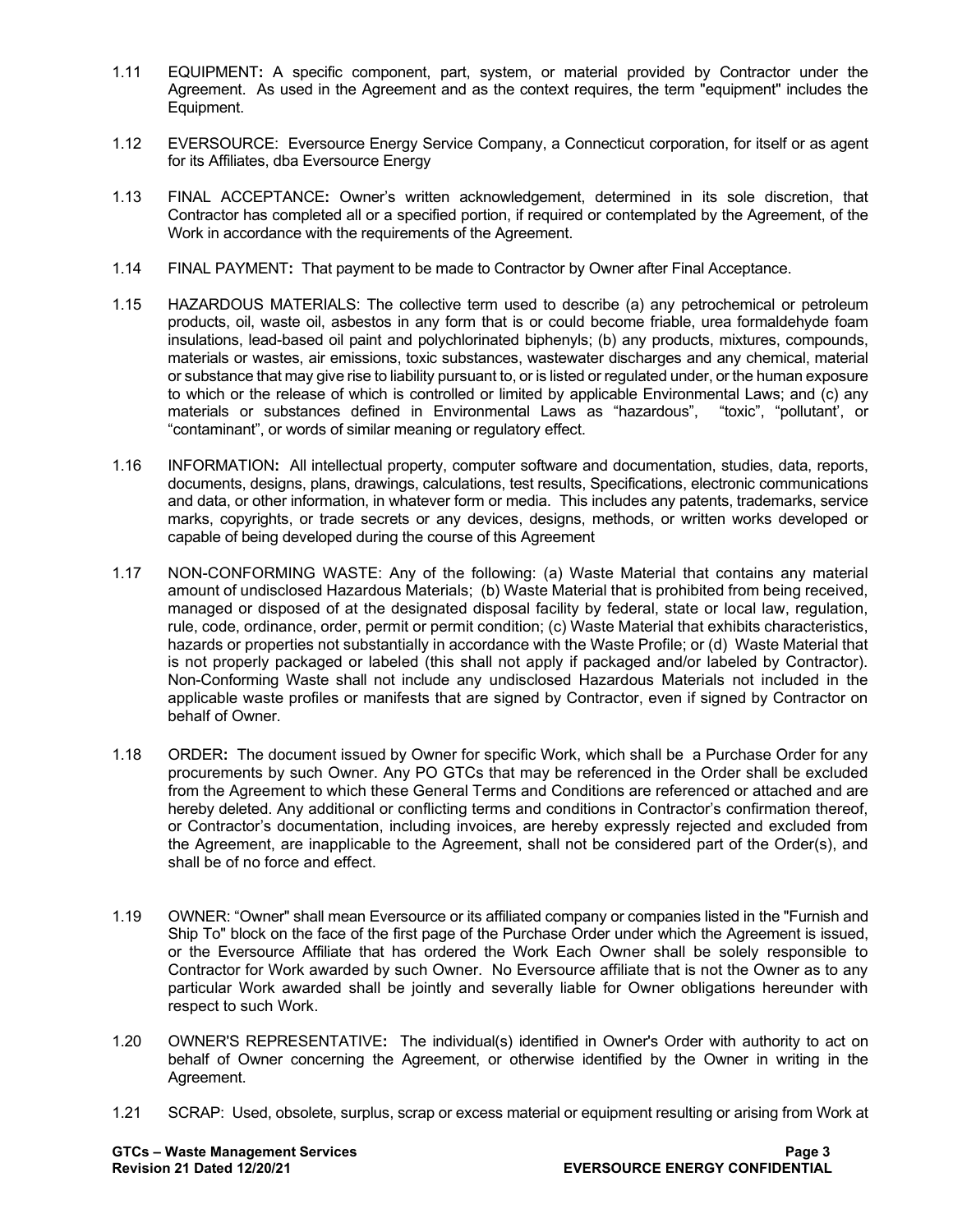a Site which material or equipment has been identified by Owner and/or Contractor as having potential commercial value.

- 1.22 SERVICES**:** Waste handling and management services including, but not limited to, collection, transportation, transfer, storage, reuse, recycling, remediation, and/or disposal of Waste Material.
- 1.23 SITE**:** The location at which the Work is to be performed. The Site can include Owner's property, Owner rights of way, or other property not owned by Owner where Work is to be performed.
- 1.24 SPECIAL TERMS AND CONDITIONS: The Special Terms and Conditions, if any, attached hereto and made a part of the Agreement.
- 1.25 SPECIFICATIONS**:** The Work requirements, specifications or technical specifications, which may include instructions, scope or statement of work, written requirements for materials, equipment, construction, systems, standards, Information and workmanship for the Work and performance of Services, as provided, supplemented or revised from time to time by Owner.
- 1.26 SUBCONTRACTOR**:** Any subcontractor, licensor or supplier, at any tier, who furnishes materials, supplies, Equipment, facilities and/or Services to Contractor to meet Contractor's obligations to perform Work under the Agreement.
- 1.27 WASTE MATERIAL: Any material owned, generated, or managed by Owner in the course of its business or operations for which Owner desires Services.
- 1.28 WORK**:** The terms used to describe collectively, all Equipment, materials, Information and Services, as referenced in the Agreement documents, and all related duties, obligations and responsibilities undertaken or required to be undertaken by Contractor under the Agreement.

#### **2. CONTRACTOR'S BILLING RATES.**

Whenever Contractor performs Work on a time and materials basis (including Work performed as a change or addition to the scope of Work described in the Agreement) Contractor shall be compensated at the billing rates set forth in the Order. Any adjustments to billing rates that are in compliance with Agreement terms must be provided to Owner for review in the form of a new rate schedule in advance of any invoicing based on such new rates. Owner may reject any invoices which contain billing rates that are inconsistent with Owner's current rate schedule on file.

## **3.1 COMPAYMENT.**<br>**3.1 Owner shall pay all undi-**

- Owner shall pay all undisputed charges indicated in properly itemized and supported invoices for Work performed by Contractor and Accepted by Owner in accordance with the terms of the, Agreement within thirty (30) days after receipt of invoice by Owner. If Owner disputes a portion of an invoice, at Owner's request Contractor shall submit a revised invoice for the undisputed amount and Owner shall pay such undisputed portion within thirty (30) days after receipt thereof. Upon Owner's request, Contractor shall provide documentation regarding un-vouchered liabilities including, a) the estimated dollar amount of all Work performed but not invoiced for that month or previous months, and b) any invoice submitted but not yet paid. Documentation must include Owner's Order number and, if applicable, release number.
- 3.2 Contractor must invoice for Work in a timely fashion and within the period specified by Owner. Subject to Owner's invoicing instructions, Contractor shall issue its final invoice to Owner within one hundred eighty (180) days of the completion of the Work being invoiced
- 3.3 Each invoice shall (a) be certified in writing as correct by Contractor's Representative; (b) be itemized (with reasonable detail) to fully describe each element of cost charged to Owner and any negotiated early payment discounts and (c) if applicable, contain a certification acceptable to Owner to the effect that all Subcontractors have been paid in full for completed Work as reflected in the immediately preceding invoice. For time and material Work, Contractor shall bill in accordance with Owner's billing instructions.
- 3.4 Owner may withhold payment of all or part of any invoice to such extent as may be necessary to protect itself from loss caused by: (a) defective Work not remedied; (b) claims filed or reasonable evidence indicating probable filing of claims by other parties against Contractor and/or Owner in connection with the Work; (c) failure of Contractor to make payments properly to Subcontractors for material, labor or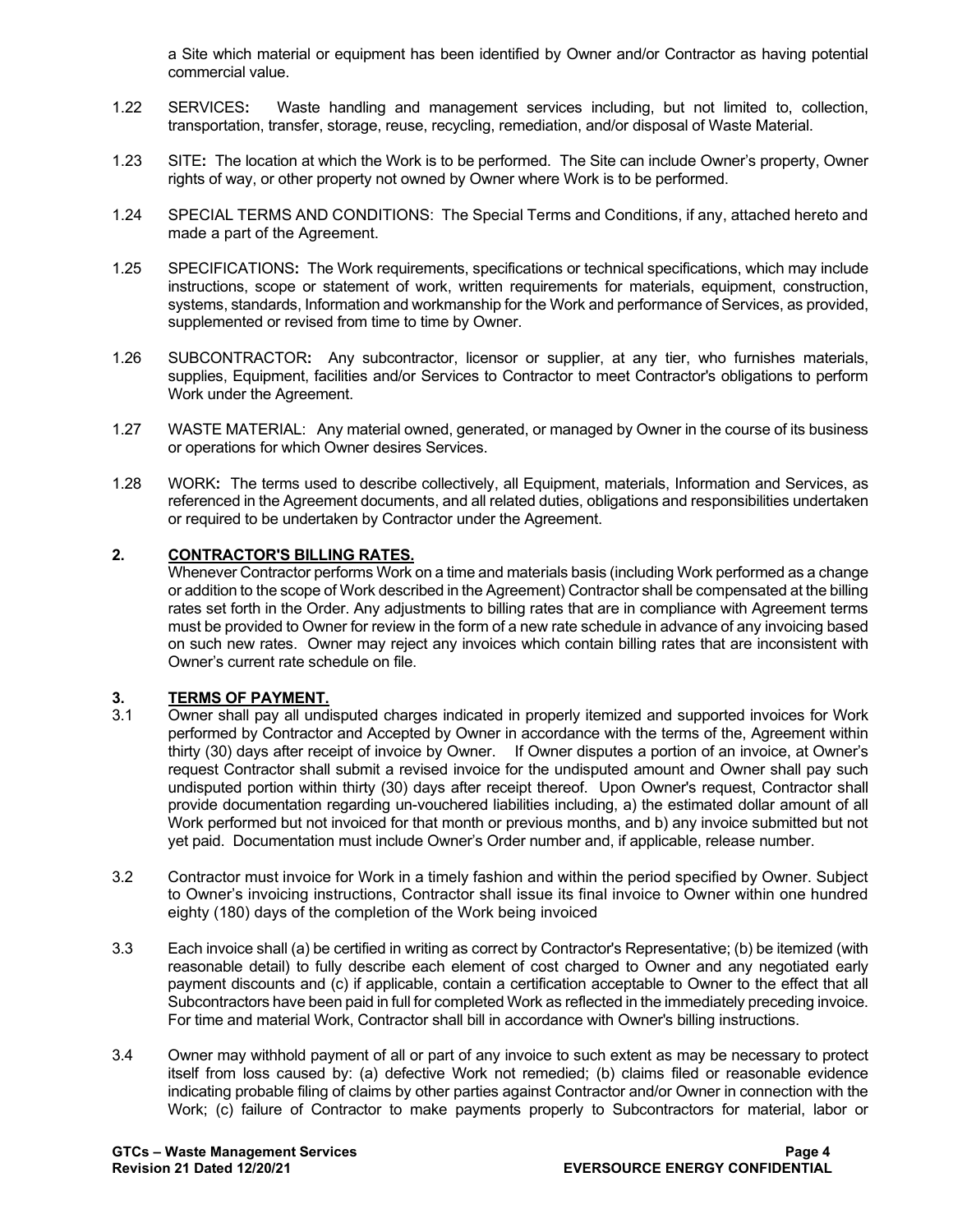equipment; (d) reasonable indication that the unpaid balance is insufficient to cover the cost to complete the Work; (e) reasonable indication that the Work will not be completed within the Agreement schedule; (f) unsatisfactory performance of the Work by Contractor; (g) failure of Contractor to perform any of its obligations under the Agreement; or (h) failure of Contractor to pay any amounts due Owner. Owner shall notify Contractor of the grounds for any withholding, and when the above grounds are removed, or Contractor provides performance assurance satisfactory to Owner that will protect Owner for the amount withheld, payment will be made of the amounts withheld. When deemed reasonable by Owner, Owner may use such funds to rectify the situation causing the withholding of funds.

- 3.5 To the extent permitted by law, Owner shall have the right to set-off against any sums due Contractor under the Agreement any claims Owner may have against Contractor under the Agreement, or under any other agreement between Owner and Contractor, or that Owner may otherwise have against Contractor without prejudice to the rights of the parties with respect to such claims. In the case of Work incorrectly performed or incomplete, an equitable deduction from the Agreement price may be made.
- 3.6 Except for Work performed at a fixed price, Contractor shall make available to Owner during the Work and for a period of three (3) years following Final Acceptance of all Work, all source documents necessary to verify the elements of all billable charges, including: each worker's name, charge classification, and hours worked; computer usage summaries; and original documentation of all reimbursable expenses (e.g. receipts for travel, business expense and employee expense). Upon five (5) business days prior notice by Owner, this information shall be available for audit by Owner during normal business hours, at Contractor's principal office or at any other location agreed to by the parties.
- 3.7 **THIS SECTION IS APPLICABLE ONLY TO WORK INCLUDING CONSTRUCTION RENOVATION OR REHABILITATION OF REAL PROPERTY IN CONNECTICUT**: In addition to the requirements set forth in Section 3.3, each invoice that includes Agreement changes shall include a statement showing the status of all pending change orders and approved changes to the original Agreement (such statement shall identify the pending change orders and shall include the date such change orders were initiated, the costs associated with their performance and a description of any Work completed). For time and material Work, Contractor shall bill in accordance with Owner's billing instructions. Contractor shall pay any amounts due any Subcontractor for such Work furnished, in compliance with applicable laws, including C.G.S. Section 42- 158j.

# **4. TAXES.**

- Taxes on Owner's Purchases from Contractor. Contractor's price(s) and any Billing Rates that apply under the Agreement include all tariffs, imports or small duties but exclude any and all present and future Federal, state, county, municipal or other jurisdiction's sales, use, excise or other taxes that may apply to the Work and Owner's purchase of the Work and any applicable present and future Federal, state, county, municipal or other jurisdiction's sales, use, excise or other taxes shall be included in invoices and separately identified and itemized. The Owner shall provide any applicable tax exemption certificates to the Contractor upon the Contractor's request.
- 4.2 Taxes on Contractor's Purchases. If Owner informs Contractor that Owner has a tax exemption certificate or a direct pay permit that applies to a specified portion of the Work, Contractor shall notify its Subcontractors and suppliers that their Services performed for, materials supplied for Contractor's use in, and/or Equipment supplied for installation as part of the specified "tax exempt portion" or "direct pay portion" of the Work are either exempt from sales and use taxes or Owner pays such taxes directly. Consequently, these Subcontractors and suppliers should not collect such taxes from Contractor and Contractor's prices and Billing Rates to Owner should reflect such tax exemption or Owner's direct payment on Contractor's purchases from Subcontractors and suppliers for the tax exempt or direct pay portion of the Work. Subcontractors and suppliers providing Services, materials and or Equipment for any portions of the Work that are neither tax exempt nor direct pay shall apply any normally applicable sales or use taxes to such "normal tax" portions of the Work and Contractor's prices and Billing Rates will be deemed to include any and all applicable taxes on such normal tax portions of the Work. If Owner does not inform Contractor that it has a tax exemption certificate or a direct pay permit that applies to a portion of the Work, Contractor should presume that its purchases from Subcontractors and suppliers associated with the Work are subject to any applicable sales and/or use taxes on such purchases and Contractor will be deemed to have included any and all applicable taxes on its purchases from Subcontractors and suppliers in the prices and Billing Rates stated in the Agreement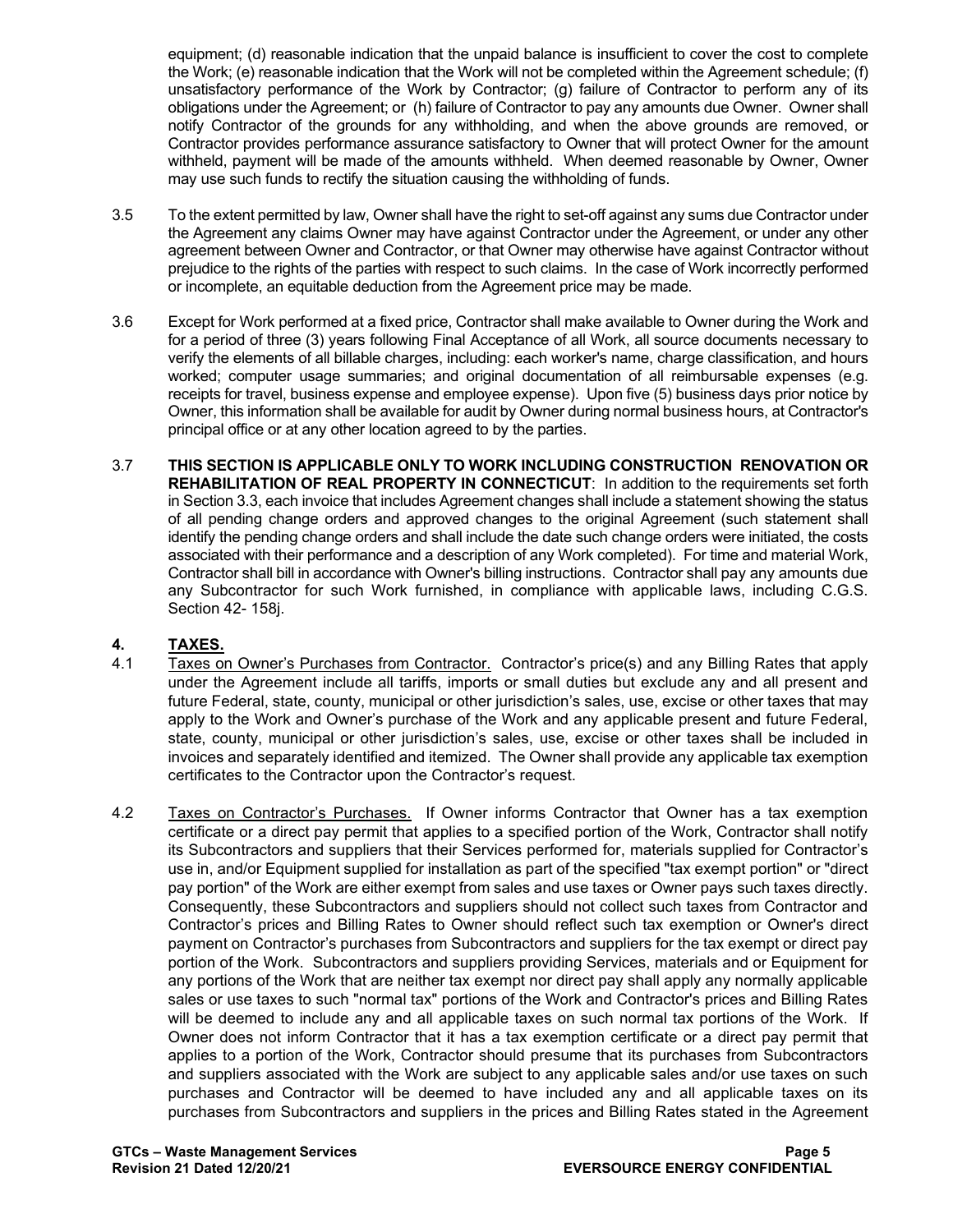provided that any Billing Rates using markup percentages will not apply to taxes paid for such purchases.

- 4.3 Income, Property and Payroll Taxes. Notwithstanding any provision of the Agreement, Owner shall not be required to pay or reimburse Contractor for any taxes levied against Contractor's income, property or payroll.
- 4.4 Non-Resident Tax Bonds. If required by applicable law, Contractor and all Subcontractors shall provide to Owner a certificate of compliance with the non-resident contractor bonding provisions applicable to the Work. Contractor shall furnish such certificate to Owner in the case of (i) Contractor, no later than the earlier to occur of thirty (30) days after the effective date of the Agreement, or the date of commencement of the Work, and (ii) each Subcontractor, within the earlier to occur of thirty (30) days after Contractor's retention thereof, or the date of commencement of the Work under such subcontract. Absent such certificates, Owner shall be entitled to withhold amounts otherwise due to Contractor hereunder in accordance with applicable law.

## **5. CHANGES AND ADDITIONS.**<br>5.1 **Either party may request change**

- Either party may request changes or additions to the Work by submitting a written request to the other. Changes requested by Contractor shall not, however, be implemented until approved in writing by Owner. All changes shall be made in accordance with approved Owner procedures included in the Agreement documents or otherwise provided to Contractor.
- 5.2 Owner shall have the right to require Contractor to delete from, change or add to the Work, in each case to the extent that any such deletions, changes, additions or other alterations are of the character described in the scope of Work, and to the extent such deletions, changes or additions are within the general expertise of Contractor Resources performing the Work. If such deletions, changes or additions are scheduled to be completed by or within six (6) months following the then-scheduled completion date for the Work as specified in the Agreement, such Work shall be performed at Contractor's time and material rates in effect for the Agreement, unless the parties agree in writing to another method of compensation.
- 5.3 If a deletion, change or addition will increase or decrease the cost or time required to complete the Work, the party requesting the change or addition will set forth in its request the appropriate adjustment to compensation or completion deadlines. Written acceptance by the party receiving the request for change or addition shall be a binding resolution between parties of the issues set forth in the request.
- 5.4 At no time shall the Work be delayed by Contractor due to a dispute between the parties concerning the cost or time required to accomplish a deletion, change or addition requested by either party.
- 5.5 Contractor shall not commence or undertake any portion of any Work for which it contends that any extra compensation or schedule adjustment is or will be owed or due or payable, without prior written authorization from Owner, and such authorization shall be required for payment of any extra compensation to, or adjustment of any schedule requirement for the benefit of, Contractor. In all instances, Contractor shall orally notify the Owner's Representative of any circumstances that could result in a change in the scope of the Work (or a claim therefor) as soon as possible after the occurrence of the event or incident, and in writing within twenty-four (24) hours after such occurrence. Thereafter, Contractor shall submit to Owner appropriate detailed supporting documentation, justifying the basis for the claim, within ten (10) Business Days after the date of the event or incident giving rise to such claim. Without relieving Contractor of its obligations hereunder, any claims by Contractor for increased compensation or extension of completion deadlines shall be irrevocably waived and released unless Contractor provides such immediate oral notice and twenty-four (24) hour written notice and thereafter submits such detailed supporting documentation for the claim to Owner within such ten (10) Business Day period.
- 5.6 **THIS SECTION IS APPLICABLE ONLY TO WORK INCLUDING CONSTRUCTION, RENOVATION OR REHABILITATION OF REAL PROPERTY IN MASSACHUSETTS WITH AN ORIGINAL MINIMUM CONTRACT VALUE OF \$3 MILLION**: Owner shall approve or provide written objection to all or any portion of each change order request made by Contractor within thirty (30) days after receipt by Owner of the complete change order request; provided that, an objection by Owner in whole or in part to any change order request shall be effective if given before the date that payment is due. Owner's rejection of a Contractor's change order request shall be in writing and include an explanation of the factual and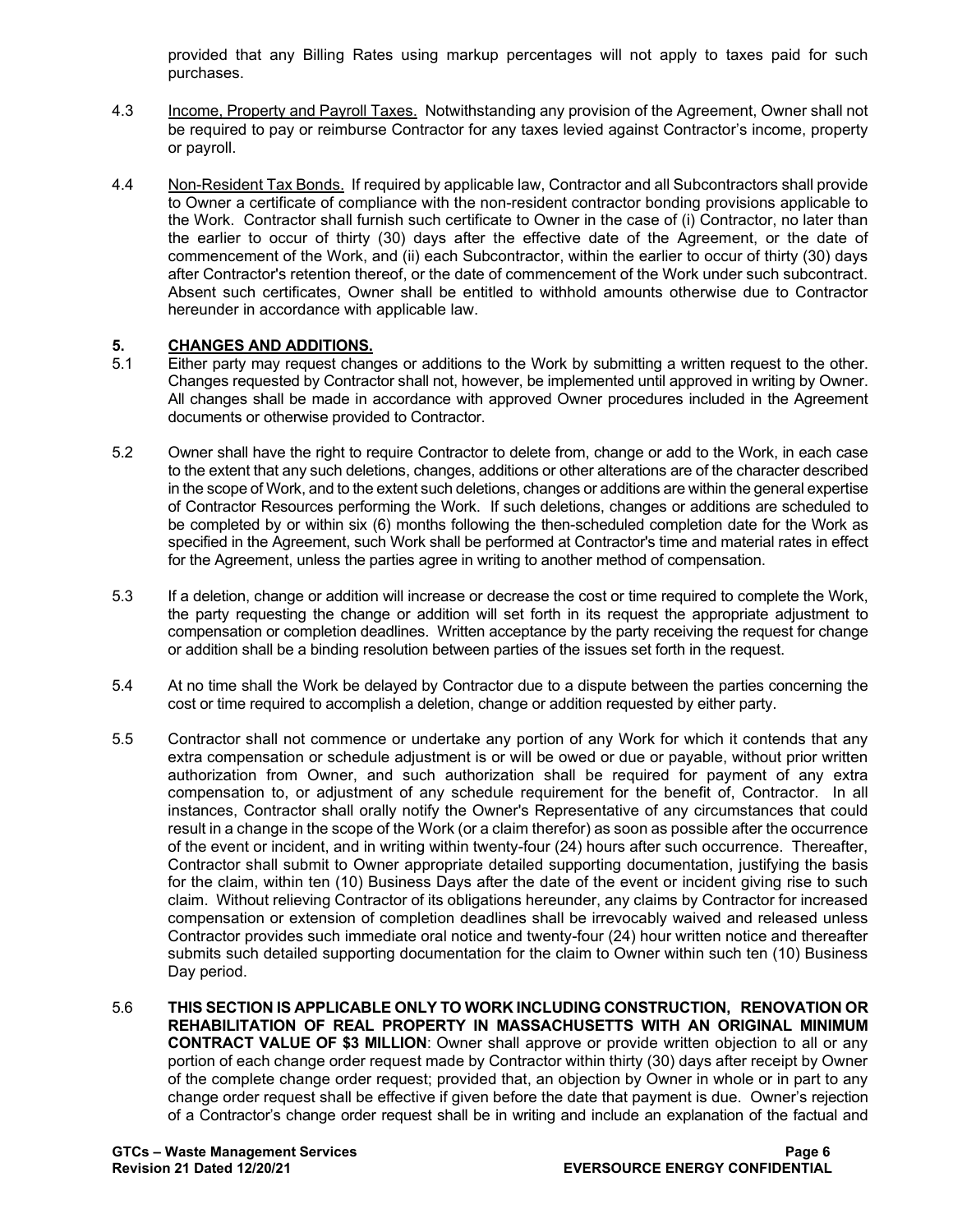contractual basis for such rejection, and shall be certified as made in good faith.

## **6. INFORMATION.**

- 6.1 If Contractor is required to provide Information, complete and accurate Information shall be submitted in sufficient time for review and approval by Owner prior to starting Work affected by such documents. All equipment and material shall conform to the details shown on Information approved by Owner.
- 6.2 Once Information has been approved by Owner, Contractor shall not make any changes in Information without the prior written approval of Owner.
- 6.3 It is the obligation of the Contractor to review and evaluate the Specifications, and to promptly provide written notice to the Owner of any errors, omissions or discrepancies that the Contractor discovers. Contractor shall immediately notify Owner and request additional instruction in writing whenever Ownerprovided Information is found to be unclear, incorrect or conflicting. Contractor shall not undertake any Work based upon such Information until such discrepancy has been resolved by Owner. The Contractor shall not proceed with uncertainty, and any cost incurred that could reasonably have been avoided through timely correction of the Specifications shall be the responsibility of the Contractor.
- 6.4 Preliminary, certified for manufacture, certified for construction and as-built drawings shall be submitted to Owner for approval in the form requested by Owner. Any drawing shall be produced in accordance with any Specifications and acceptable industry practices and shall be legible such that Owner is able to clearly distinguish all characters and lines.
- 6.5 For Work that includes Information that is not prepared exclusively and solely for Owner, Contractor shall retain title to any such Information (excluding any portion thereof that contains Owner's Confidential Information) that is subject to Contractor's patents, copyrights, trademarks, service marks, intellectual property rights or proprietary interests provided that Owner shall have unrestricted and nonexclusive rights and license to use such Information. For Work that includes Information that is prepared exclusively and solely for Owner, all such Information is the proprietary Information of Owner and shall be subject to the requirements applicable to Owner's Confidential Information as set forth in Article 34 "CONFIDENTIAL INFORMATION" herein, whether or not each such document is so identified.
- 6.6 Contractor shall be responsible for the completeness and accuracy of the Information it provides and shall correct, at its expense, all errors or omissions therein. Without limitation of any and all other rights and remedies available to Owner, the reasonable cost necessary to correct matters attributable to such errors shall be chargeable to Contractor.
- 6.7 Contractor shall provide Owner with all Information necessary for Owner's use and understanding of the Work and the installation, operation, maintenance and repair thereof, and to allow Owner to satisfy any legal process, or any filing or disclosure requirement required under law or regulation or requirement of any governmental body. Except for Information deemed to be proprietary to Contractor under the terms of the Agreement, and except as set forth in this Article 6, all Information supplied or delivered to Owner pursuant to the Agreement shall be the property of Owner. Contractor may retain for its records only, copies of any Information furnished to Owner, and unless otherwise agreed to by the parties, shall treat such Information in accordance with the requirements applicable to Owner's Confidential Information.
- 6.8 Contractor shall keep such full and detailed accounts for proper financial management under this Agreement as Owner may reasonably request. Contractor shall also promptly provide other information, copies of such reports, and other information reasonably requested at no cost to Owner.
- 6.9 The interpretation of the Specifications shall rest with the Owner's Representative, whose decision in any matter shall be final and binding, subject to the dispute resolution provisions of this Agreement. The Specifications are intended to state in general what is required for the Work, and the omission of minor details shall not operate to relieve the Contractor from the obligation to provide all things necessary for the completion in proper working order of the entire Work outlined therein in accordance with the best construction or industry practices.

## **7. ELECTRONIC DELIVERY OF INFORMATION.**

Owner and/or Contractor may agree to exchange business data or information electronically using a point-to-point connection or a value-added network either directly or through a third-party E-Business provider (collectively, "E-Business"). The parties recognize and agree that the electronic transmission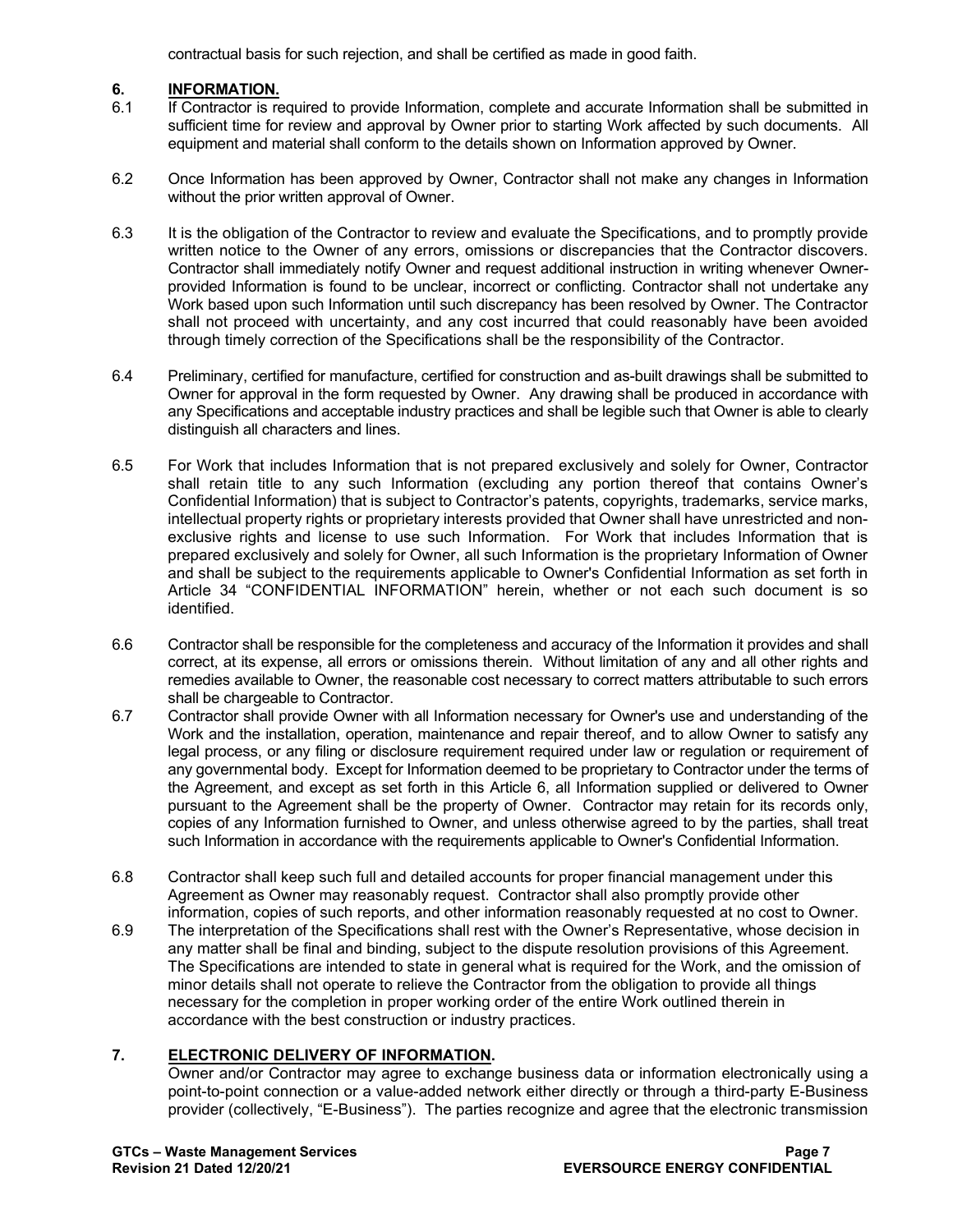of information, including attachments, and access to E-Business systems by Owner employees, cannot be guaranteed to be secure from third party interception, error free or free from viruses or other damaging computer code, and that such information could be intercepted, corrupted, infected, lost, destroyed or incomplete, or otherwise be adversely affected during transmission or harmful to the recipient's computer system. Owner and Contractor have each taken steps within their organization to reduce the foregoing risk, consistent with the industry practices; however, there can be no assurance that outgoing E-Business is free of the foregoing faults or that engaging in E-Business will not create any harm to electronic systems. If Contractor agrees to transmit information or documents relating to this Agreement using E-Business, Contractor shall be deemed to have accepted and be bound by the terms of this Agreement

## **8. DELAYS.**

Schedule Commitment/Notice of Delay. Time is of the essence with respect to the performance of the Work. Each party shall give the other prompt written notice of any circumstances that may delay performance of the Work including any Force Majeure (as defined in Section 9.1). Contractor shall notify Owner's Representative of any such circumstance orally as soon as possible after such circumstance occurs and in writing within twenty-four (24) hours after the occurrence of such circumstance. Contractor shall record the cause of any resulting delay and the time lost in its reports and in its time sheets and shall submit such reports and time sheets to Owner's Representative.

#### 8.2 Delays in Performance for Reasons Other Than Force Majeure.

8.2.1 Owner may at any time request Contractor to delay performance, fabrication or delivery of all or any portion of any Work to be provided under the Agreement. Contractor shall use its best efforts to accommodate such delay. However, if Contractor is unable to accommodate all or a portion of Owner's request, it shall notify Owner in sufficient time for Owner to take alternative measures, including directing Contractor to place the affected Work or portion thereof, including any equipment, materials or supplies, in storage at a site authorized by Owner.

#### 8.2.2 RESERVED

- 8.2.3 If Work or any portion thereof is ready for performance or shipment, but performance or shipment is delayed beyond the scheduled performance or shipment date by Owner, the parties will adjust the payment schedule accordingly and for any Direct Actual Costs resulting from such delays, use good faith efforts to negotiate a change order to address such costs.
- 8.2.4 Contractor shall use best efforts to complete the Work in accordance with the Work schedule. If the Work falls behind schedule due to acts or omissions of Contractor or any Contractor Resources, Contractor shall, at its sole cost and expense, use its best efforts to restore the Work to schedule, including placing Contractor Resources on extended working hours, assigning additional resources to the Work, and establishing expedited, priority treatment for the acquisition, fabrication and delivery of the equipment, materials and supplies necessary to complete the Work within the time set forth in the Agreement.
- 8.3 Off-Site Delays. If Work at an off-Site facility is delayed by either party, the other party shall be entitled to compensation for its documented Direct Actual Costs for each such period of delay.
- 8.4 Limitation of Liability for Delay Damages at Site. The parties agree to limit liability for damages incurred by delays at a Site as follows:
	- 8.4.1 At any point after Owner orders Contractor to start the Work, Contractor's delay shall be deemed to commence when the Work location or Work site becomes available for the Contractor's performance of Work but the Contractor, in whole or in part, does not perform the Work, and such delay shall be deemed to cease when the Contractor resumes Work performance in accordance with the Agreement terms. For delays caused by Contractor, Owner shall be compensated for its actual costs to accommodate or mitigate the impact of each Contractor delay.
	- 8.4.2 At any point after Owner orders Contractor to start the Work, Owner's delay shall be deemed to commence when Contractor Resources are able to be present at the Work location and able to perform the Work but are prevented by the Owner from performing such Work and such delay shall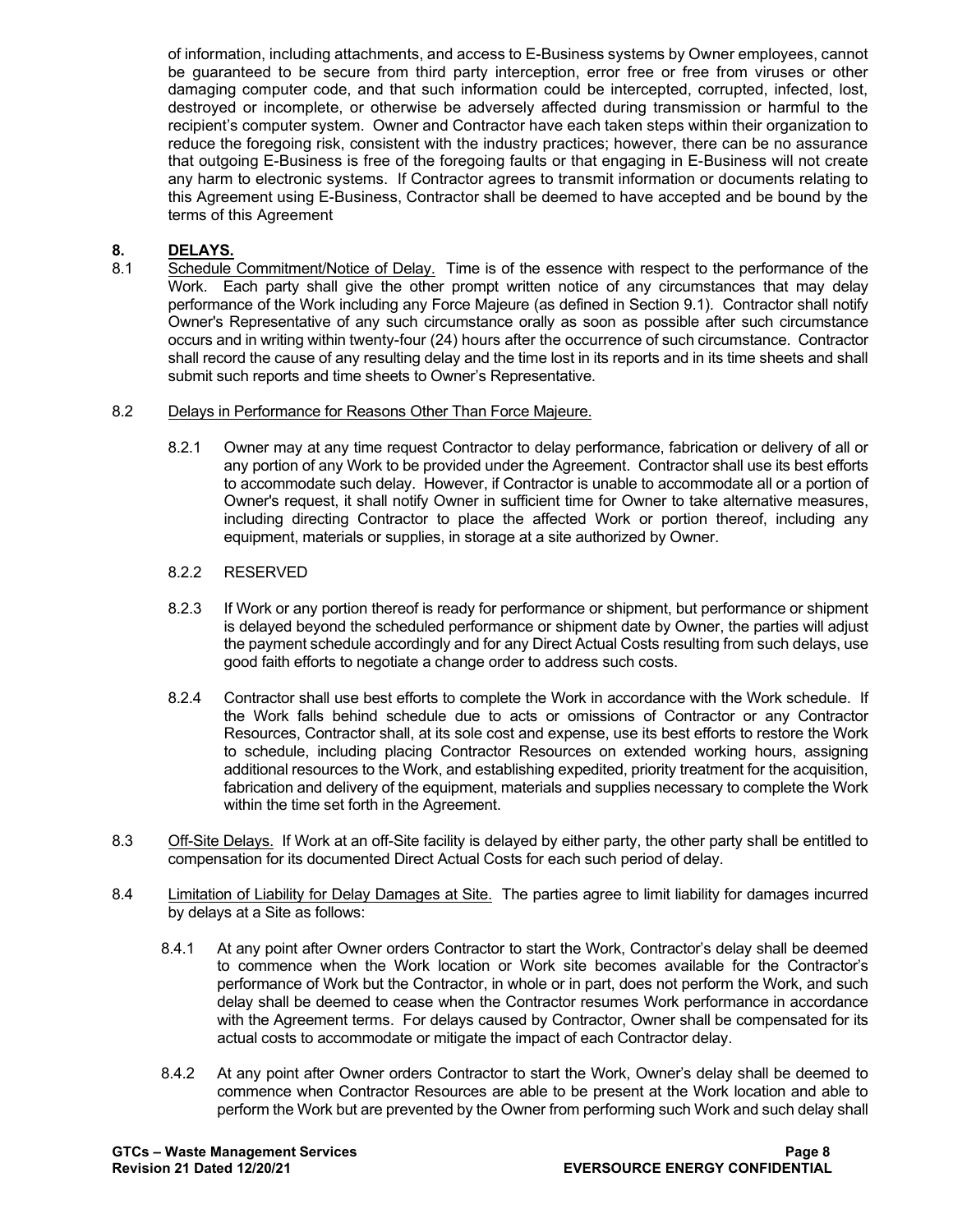be deemed to cease when Owner no longer prevents such performance. In the event of a delay requested by Owner, or a delay caused solely by Owner's negligence, to the extent Contractor has incurred labor costs caused by such delay, Contractor shall be compensated pursuant to Section 8.4.3.

- 8.4.3 The duration of delay shall be computed in increments of one (1) hour. Compensation for each party's direct labor costs shall be made only to the extent that a party actually incurs direct labor costs, if any. The delayed party shall use commercially reasonable efforts to minimize the costs it incurs for each delay by rescheduling its activities, redeploying its work force, or by other appropriate action. The parties shall consult at least weekly concerning delays, Contractor shall provide Owner with documentation relating to such delay as requested by Owner, and Owner shall maintain a log of each party's delay. Compensation for delay shall be made at the completion and Acceptance of the Work by determining the total number of hours of delay for each party, and subtracting the lesser number of hours from the greater to establish the party with a delay balance. Contractor shall be compensated for the lesser of (i) its delay balance or (ii) the number of working hours (not to exceed eight (8) hours per day) the Work is delayed beyond the scheduled completion date due to the request of Owner, or the sole negligence of Owner.
- 8.4.4 Contractor shall not be compensated for delay time unless it provides written notice of such delay to Owner within the period specified in this Article.

# **9. FORCE MAJEURE.**<br>9.1 **Neither party shall be**

- Neither party shall be liable to the other for loss or damage resulting from any delay or failure of a party to perform its contractual obligations due to conditions or circumstances which are beyond that party's control, including: acts of God; war; acts of a public enemy; riot; civil commotion, sabotage; Federal, state or municipal action, inaction or regulation; strikes or other labor troubles (excluding those involving such party's employees); fire; flood; accidents; epidemics; quarantine restrictions; embargoes; damage to or destruction in whole or in part of office equipment or manufacturing plant, to the extent such facilities are necessary to proper performance of the party's obligations under any Agreement and alternate facilities are not reasonably available; and inability to obtain raw material, labor, fuel or supplies; provided however, that such failure or delay is not caused by that party's failure to satisfy its obligations under the Agreement or could not have been prevented by reasonable precautions taken by the non-performing party or could not reasonably be circumvented by the non-performing party through the use of alternate sources or plans or other means.
- 9.2 Force majeure shall extend the time for Contractor's performance to the extent such condition directly affects completion of Work. Contractor shall use its best efforts to reschedule its Work to mitigate the effect of such condition and to eliminate such condition as soon as possible. If the Work falls behind schedule due to a Force Majeure, Owner may direct Contractor to accelerate the Work by whatever means Owner may deem necessary, including subcontracting Work or working additional hours or shifts, and Owner shall pay Contractor for the agreed Direct Actual Costs incurred by Contractor in connection with any such directed acceleration.
- 9.3 Neither this Article nor any other provision of the Agreement shall excuse the non-performance or delayed performance of Contractor due to any failure of the Contractor to prepare for the Work or commercial impracticability experienced by Contractor, including market changes, increased costs or insufficient money.

## 10. **INSPECTION.**<br>10.1 Contractor sha

- Contractor shall advise Owner in writing of each location where Work is being performed or where materials or Equipment are being manufactured, stored, or prepared for use under the Agreement, in each case, reasonably in advance of conducting such Work or storing such items to allow Owner to witness or inspect the same. Contractor shall, on behalf of itself and its Subcontractors, provide unrestricted access to such locations for inspection of Work.
- 10.2 Contractor shall provide Owner timely notice of the date of all tests affecting the Work, and provide test results promptly to Owner. Owner shall have the right to inspect the status of all Work at the facilities of Contractor and its Subcontractors, as well as at the Site. Such inspections shall be conducted upon reasonable advance notice to, and during the working hours of Contractor Resources. Such general inspection rights are in addition to, and not in limitation of, any and all inspection and testing rights of Owner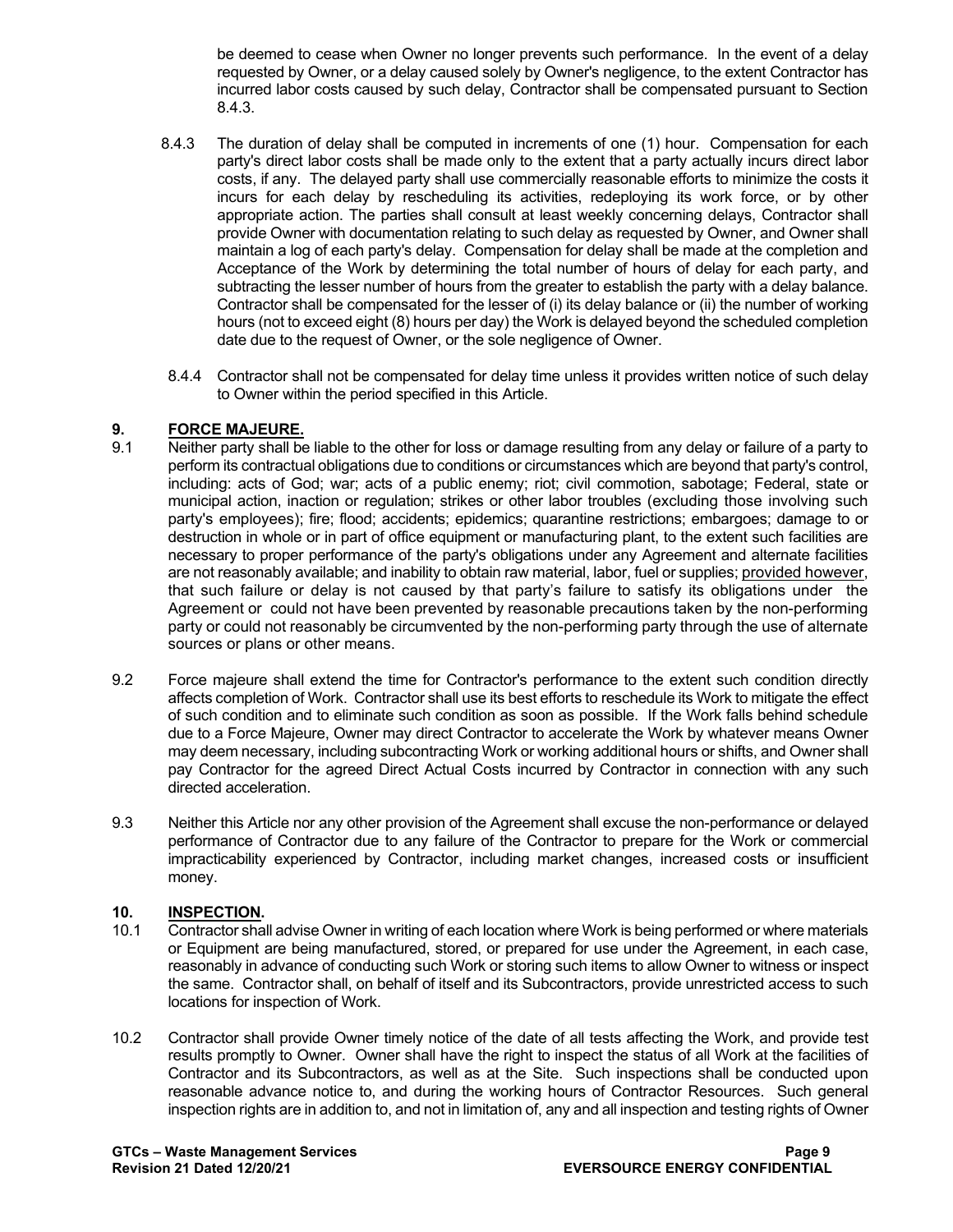set forth in the Agreement. Owner's approval of Work shall in no way reduce or modify Contractor's obligations to meet performance and other requirements of the Agreement. By such approval, Owner in no way assumes any part of Contractor's responsibility for the satisfactory performance of Work.

#### 10.3 RESERVED

10.4 If any Work should be enclosed without Owner's inspection, Contractor shall, at Owner's request, uncover the Work, allow an inspection and properly restore the Work all at Contractor's expense. Owner's Representative may order reexamination of any Work.

#### **11. REQUIREMENTS FOR ACCEPTANCE.**

Acceptance of Work shall be conditioned upon Contractor submitting to Owner's Representative the following:

- 11.1 written notice that the Work is ready for final inspection;
- 11.2 properly executed, unconditional waivers or releases of lien from Contractor and all Subcontractors, conditioned upon payment, who provide labor, materials, equipment or supplies for the Work;
- 11.3 evidence of satisfactory completion of all acceptance testing required under the terms of the Agreement;
- 11.4 all Information required under the Agreement; and
- 11.5 an accounting for all tools, materials, and equipment provided by Owner.

## **12. PARTIAL COMPLETION AND ACCEPTANCE.**

If at any time prior to Acceptance as referred to in Article 11 "REQUIREMENTS FOR ACCEPTANCE", any portion of the Work has been completed and if Owner determines that such portion of the Work is of value, Owner will, if applicable, issue to Contractor a certificate of partial completion. Upon the issuance of such certificate, or at any time thereafter, Owner may take over and use the portion of the Work described in such certificate and may exclude Contractor therefrom. The issuance of a certificate of partial completion will not release the Contractor or its sureties from any obligations under the Agreement unless such prior use delays the Work or increases its cost. In this event, the Contractor will be entitled to extra compensation or extension of time, or both, as Owner may determine.

#### **13. SUSPENSION OF WORK.**

Owner may at any time suspend the Work or any part thereof upon oral notice to Contractor. Such oral notice shall be confirmed in writing by Owner. The Work shall be resumed by Contractor promptly after written notice from Owner to Contractor to do so. Owner will make payment for all Work completed and accepted by Owner as of the suspension date, in accordance with the agreed payment rates and milestones.

## **14. TERMINATION FOR CAUSE.**

- Without prejudice to any other right or remedy Owner may have under the Contract, at law and/or in equity and upon providing written notice of such termination to Contractor, Owner may terminate the Agreement without any liability being owed thereby by Owner to Contractor, in the event of the occurrence of any of the following:
	- 14.1.1 insolvency of Contractor;
	- 14.1.2 filing of a voluntary petition in bankruptcy by Contractor;<br>14.1.3 filing of an involuntary petition in bankruptcy against Cor
	- 14.1.3 filing of an involuntary petition in bankruptcy against Contractor;<br>14.1.4 appointment of a receiver or trustee for Contractor:
	- 14.1.4 appointment of a receiver or trustee for Contractor;<br>14.1.5 execution by Contractor of an assignment or any get
	- execution by Contractor of an assignment or any general assignment (other than an assignment undertaken in connection with a financing) for the benefit of creditors;
	- 14.1.6 commencement of any legal proceeding against Contractor that, in Owner's opinion, may interfere with Contractor's ability to perform in accordance with theAgreement; or
	- 14.1.7 Contractor consolidates with, or merges with or into, or transfers all or substantially all of its assets to, another entity and/or sells, assigns or otherwise transfers the Agreement ; in each case without Owner's advance written consent.
- 14.2 If Contractor fails to diligently perform the Work in accordance with the Agreement or if Contractor otherwise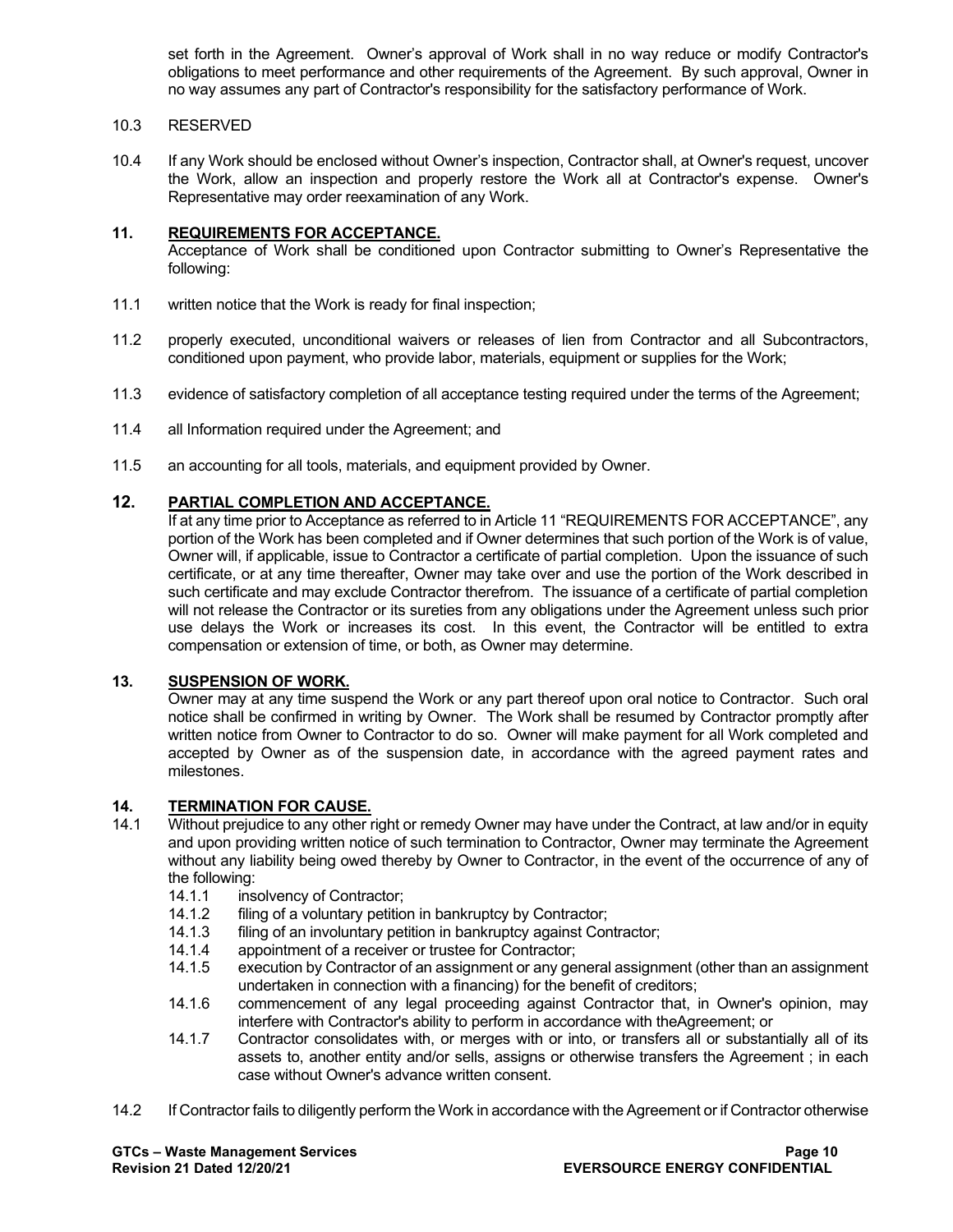breaches any of the terms of the Agreement, in addition to Owner rights set forth in Section 14.1 above and Section 25.7 regarding safety or environmental violations, Owner shall have the right without any liability being owed thereby by Owner to Contractor, upon giving Contractor written notice of default and allowing Contractor a period of five (5) Business Days or such other period as may be agreed upon by the parties or as may be determined by Owner to be necessitated by exigent circumstances to remedy such deficiency. In the event such default is not completely remedied, Owner may cancel the Agreement in whole or in part upon giving written notice to Contractor; and complete the Work itself or have the Work completed by another entity, with any additional cost associated therewith being the liability of the Contractor.

- 14.3 Upon receipt of any notice of termination as described in Section 14.1 or Section 14.2 above, Contractor shall immediately cease Work, commence demobilization of any affected Contractor Resources, and, if requested by Owner, promptly remove from the Site all materials and equipment which have not been either fully or partially paid for by Owner. Contractor shall promptly settle the liabilities and claims arising out of the termination of subcontracts and orders.
- 14.4 Contractor shall maintain a written, detailed inventory of all Equipment in storage at the Site(s), in route to the Site(s), in storage or manufactured away from the Site(s), and on order from its suppliers and Subcontractors. Upon Owner's written request and to the extent that title has not transferred earlier pursuant to Article 26 "DELIVERY, TITLE AND RISK OF LOSS TO EQUIPMENT AND MATERIALS," Contractor shall promptly transfer title and deliver to Owner completed or partially completed Work and/or contract rights of Contractor relating to the Work, and Contractor shall execute and deliver such documents and take all such actions as Owner may require for the purpose of vesting in Owner such ownership, rights and benefits of Contractor with respect to the Work.
- 14.5 In the event any termination under this Article 14 is subsequently determined pursuant to the dispute resolution process set forth in Article 39 "DISPUTE RESOLUTION; NEGOTIATION; MEDIATION; ARBITRATION", to have been made without cause, such termination shall be deemed a Termination for Convenience under Article 15 hereof.

# **15. TERMINATION FOR CONVENIENCE.**

- Owner shall have the right to terminate and/or cancel the Agreement or all or any portion of the Work for any reason, or for Owner's convenience, and at its sole and exclusive discretion, upon at least one (1) day's prior written notice to Contractor specifying when such termination becomes effective. Upon such effective date, Contractor shall immediately cease Work, commence demobilization of any affected Contractor Resources, and, if requested by Owner, promptly remove from the Site all materials and equipment which have not been either fully or partially paid for by Owner. Contractor shall promptly settle the liabilities and claims arising out of the termination of subcontracts and orders and shall use its best efforts to minimize any associated costs. After termination, Contractor shall cooperate with Owner to the fullest extent for the purpose of allowing Owner or its designee to fully perform all functions previously performed by Contractor under the Agreement.
- 15.2 Upon Owner request, Contractor shall provide a written, detailed inventory of all Equipment in storage at the Site(s), in route to the Site(s), in storage or manufactured away from the Site(s), and on order from suppliers and Subcontractors. Upon Owner's request and to the extent that title has not transferred earlier pursuant to Article 26, Contractor shall promptly transfer title and deliver to Owner completed or partially completed Work (including Information or other work product related to the Work) and/or contract rights of Contractor relating to the Work for which Owner has made payment, and Contractor shall execute and deliver such documents and take all such actions as Owner may require for the purpose of vesting in Owner such ownership, rights and benefits of Contractor with respect to the Work.
- 15.3 In the event of a termination under this Article 15, except as otherwise expressly agreed to in writing by the parties, Owner shall pay for the Work completed in compliance with the Agreement through the effective date of termination.

#### **16. OWNER'S REPRESENTATIVE STATUS.**

Owner's Representative will perform inspection of the Work and has the authority to stop the Work whenever such stoppage may be necessary to insure the proper execution of the Agreement. He/she also has authority to reject any and all Work that does not conform to the Agreement and to decide questions that arise in the execution of the Work. Owner's Representative will make decisions in writing within a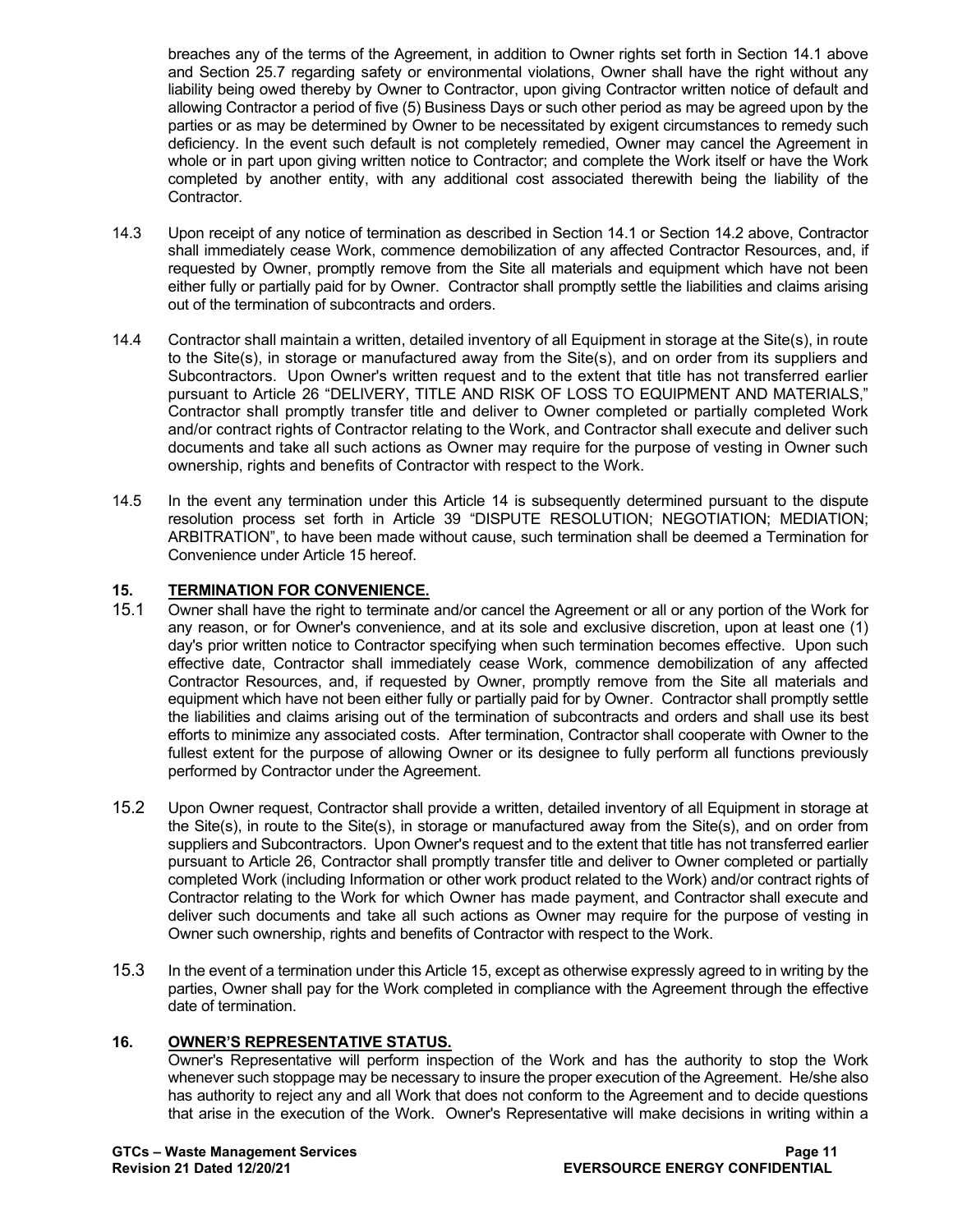reasonable time on all claims of Contractor and on all other matters relating to the execution and progress of the Work or interpretation of the Agreement documents.

## **17. CONTRACTOR'S SUPERVISORY DUTIES.**

- Prior to commencing any Work, Contractor shall identify to Owner a Contractor's Representative authorized to receive all communications from Owner, provide all approvals or authorizations required from Contractor and act on behalf of Contractor in all matters concerning the Work. Owner reserves the right to require the removal and replacement of Contractor's Representative for any reason.
- 17.2 Contractor shall efficiently and continuously supervise its Contractor Resources required to complete the Work. Contractor shall be fully liable for the acts and omissions of Contractor Resources. Contractor shall provide an adequate and competent supervisory staff throughout the course of the Work.
- 17.3 Contractor shall at all times enforce strict discipline and good order among Contractor Resources and shall not employ any unfit person or anyone not skilled in the tasks assigned under the Agreement. Owner shall have the right to request Contractor to remove any person determined by Owner to be unqualified or unfit to perform the Work.
- 17.4 In the event Contractor Resources are given access to any of Owner's computer systems or equipment or Owner Information including Owner's Confidential Information, Contractor agrees not to use Owner's systems or equipment or such Owner Information for any purposes other than that contemplated in the Agreement. Contractor further agrees to keep confidential any Information it obtains in the course of performing Work under this Agreement and to utilize data security systems approved by Owner and compliant with Owner's IT Security Requirements and applicable law. Contractor agrees to cause its Contractor Resources to comply with applicable provisions of Owner's IT Security Requirements and policies and applicable laws and regulation.
- 17.5 For any Services to be performed on any Site, within five (5) Business Days of Owner's request, Contractor shall provide to Owner, the names, classifications and job locations of Contractor Resources. Owner shall have the right to request that Contractor remove and replace (at no cost to Owner) any person determined by Owner in its discretion to be unqualified or unfit to perform the Work, in which case Contractor shall do so (including reassignment to work other than for Owner and/or Owner affiliates to the extent allowable under Contractor's labor agreement(s) and Law). Owner's requests and/or reviews concerning any Contractor Resources shall not be construed in any manner as creating any employment, contractual or other relationship between Owner and such person, or otherwise granting Owner control over such person and/or the performance of the related Work.
- 17.6 Contractor shall, subject to Owner approval, designate certain Contractor Resources as key personnel with respect to the Work. Contractor shall not remove, replace, or reassign such designated key personnel without the prior written consent of Owner, which shall not be unreasonably withheld.
- 17.7 **THIS SECTION IS APPLICABLE ONLY TO DISTRIBUTION OR TRANSMISSION SERVICES ON SITES**. In addition to the requirements of Section 17.5, Contractor shall provide to Owner, the names, classifications and job locations of Contractor Resources that were former employees of Owner or any of its Affiliates, that Contractor desires to assign to provide Services on behalf of Contractor and/or any Subcontractor at least three (3) business days prior to those Contractor Resources performing any such Services.

#### **18. INDEPENDENT CONTRACTOR.**

Contractor Resources shall perform all Work as independent contractors and shall not be deemed to be the employees or agents of Owner for any purpose whatsoever.

#### **19. SUBCONTRACTING.**

19.1 Contractor shall provide Owner with notice of any Work that it desires to subcontract along with a list of proposed Subcontractors. Owner shall have the right to refuse any proposed Subcontractor and Contractor shall not enter into any such subcontract with any such Subcontractor as to which Owner has made an objection. Contractor shall not make any substitution of proposed Subcontractors prior to or during the term of this Agreement without prior written approval from Owner. Neither Contractor nor any Subcontractor shall assign any Work under this Agreement without the written consent of Owner.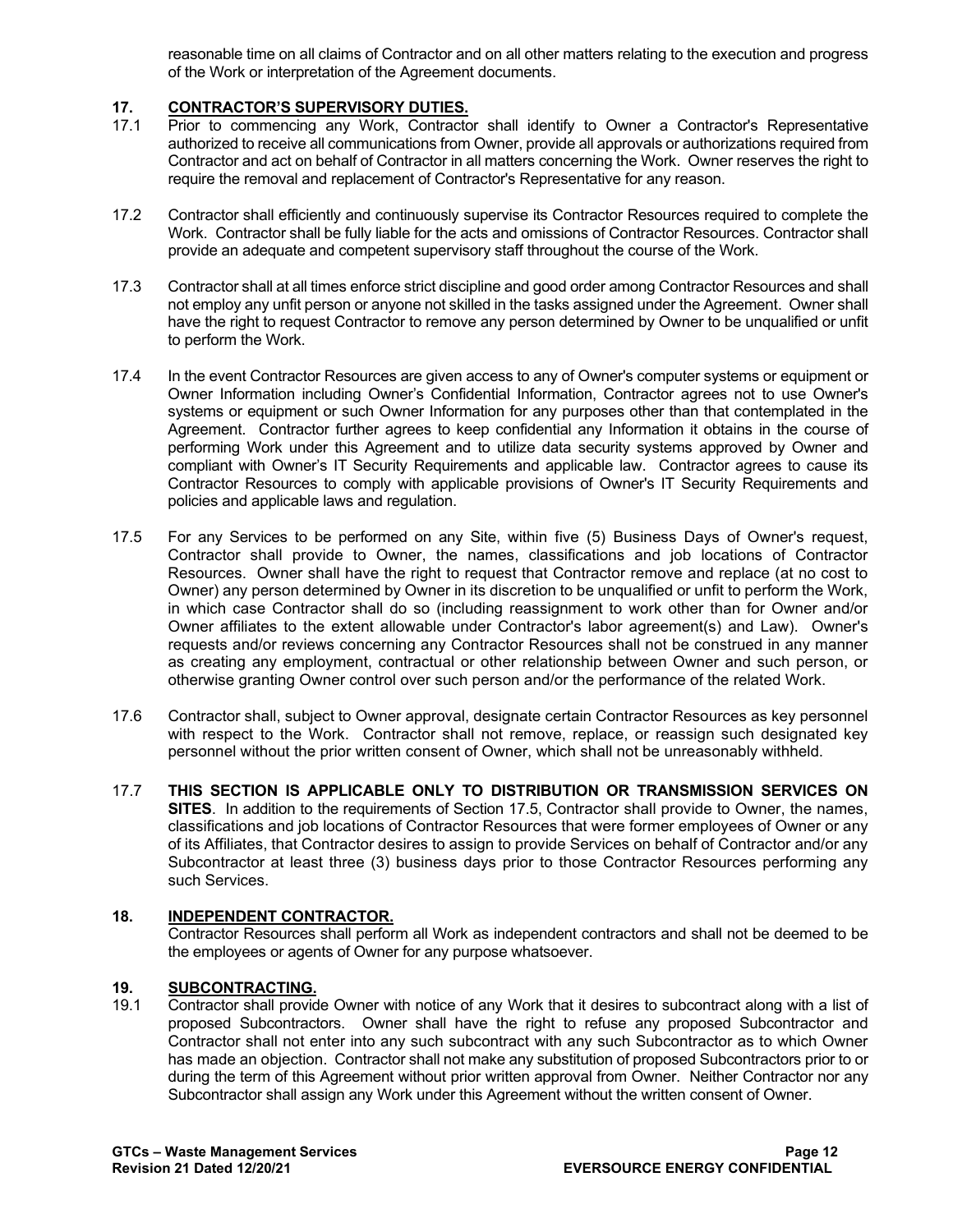- 19.2 Irrespective of Owner's consent or the terms of any agreement between Contractor and any Subcontractor, Contractor shall (a) be fully responsible to Owner for acts and omissions of Contractor Resources; (b) remain fully responsible for the full and faithful performance of the Agreement; (c) direct and control the activities of all Contractor Resources; (d) remain fully bound by all terms and conditions of the Agreement including all requirements for indemnity and warranty. Contractor shall include all Agreement provisions related to any subcontracted Work in the written agreement between Contractor and such Subcontractor for such Work, including warranty, insurance, audit and indemnity provisions. Contractor shall be responsible for the satisfaction of all contractual and legal obligations to such subcontractor and supplier.
- 19.3 Owner shall have the right to request that Contractor terminate any subcontract and remove any Contractor Resources determined by Owner, in its sole discretion, to be unqualified or unfit to perform the Work or any portion thereof.
- 19.4 Nothing contained in the Agreement documents shall create any direct contractual relation between any Subcontractor and Owner.
- 19.5 Contractor shall not allow access to the Site(s) or any portion thereof under the control of the Contractor by any person not acting under the direction and control of Contractor, other than Owner, the Owner's Representative, other authorized representatives of Owner, other contractors engaged by Owner and governmental authorities.
- 19.6 **THIS SECTION IS APPLICABLE ONLY TO WORK INCLUDING CONSTRUCTION RENOVATION OR REHABILITATION OF REAL PROPERTY IN CONNECTICUT:** Contractor shall include in each of its subcontracts a provision requiring each Subcontractor to pay any amounts due any of Subcontractor's subcontractors or suppliers for Work furnished, not later than thirty days after the date such Subcontractor receives a payment from the Contractor which encompasses Work furnished by such Subcontractor.
- 19.7 **THIS SECTION IS APPLICABLE ONLY TO WORK INCLUDING CONSTRUCTION RENOVATION OR REHABILITATION OF REAL PROPERTY IN CONNECTICUT:** Contractor shall include in each of its subcontracts a provision requiring each Subcontractor to pay any amounts due any of Subcontractor's subcontractors or suppliers for Work furnished, not later than thirty days after the date such Subcontractor receives a payment from the Contractor which encompasses Work furnished by such Subcontractor.

## 20. **COMPLIANCE.**<br>20.1 Contractor and

- 20.1 Contractor and Contractor Resources shall comply with all laws, regulations and requirements applicable to the Work, including international, federal, state and local laws, and the laws applicable to any location where any Work is to be performed, constructed, manufactured, stored or delivered. Such compliance shall include environmental, human rights, labor, employment, non-discrimination and anticorruption laws (including the Foreign Corrupt Practices Act), and all applicable maritime, customs, export, and import laws, requirements, rules and regulations, and the applicable laws, requirements, rules and regulations of the country of origin or destination, any intermediate country, and the United States in the performance of the Work. The country of any location where Work is to be performed, whether it is the country of origin or destination or any intermediate country must be a member of the International Labour Organization (ILO). The costs of such compliance with the foregoing requirements shall be borne exclusively by Contractor and Contractor shall defend, indemnify, and hold Owner harmless from any liabilities, damages, fines, penalties and costs arising from Contractor's noncompliance with this Article 20.
- 20.2 Contractor and Contractor Resources shall comply with Owner's requirements, procedures, and policies including without limitation those found in the Exhibits hereto, and as additionally incorporated by reference in the Order or Agreement documents and/or issued in connection with the Work and as in effect from time to time.
- 20.3 **THIS SECTION IS APPLICABLE TO WORK PERFORMED PURSUANT TO A FEDERAL GOVERNMENT CONTRACT OR FEDERALLY FUNDED CONTRACT:** In connection with its performance of Work pursuant to a federal government contract or federally funded contract, in addition to all other legal compliance obligations, Contractor shall comply with all laws and regulations specific to and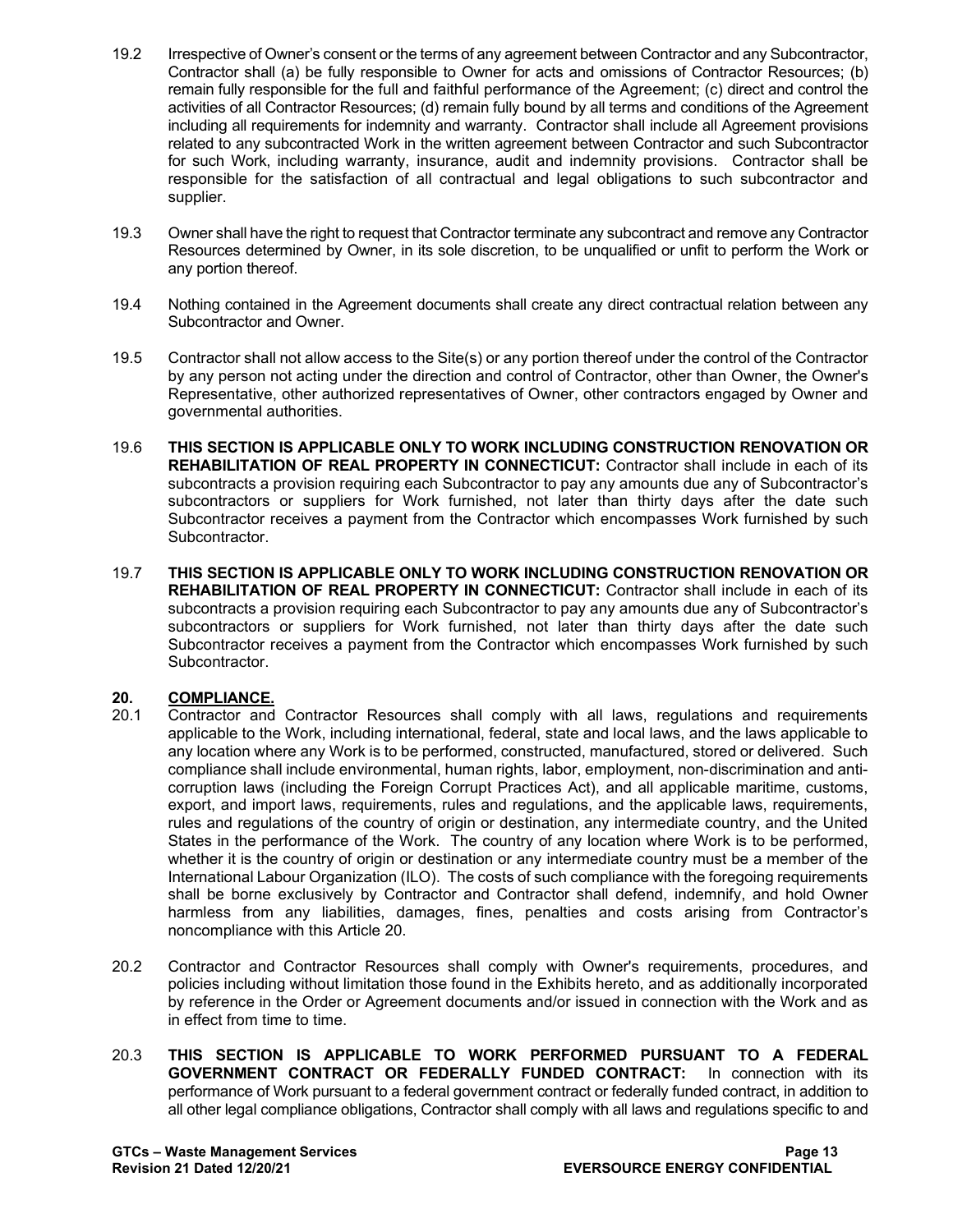applicable to such contracts, including without limitation, regulations and laws regarding employment and non-discrimination, Executive Order 11246 and the regulations issued pursuant thereto (generally Part 60-1 of Title 41 of the Code of Federal Regulations), unless exempted by said regulations. **The Equal Opportunity Clause set forth in 41 CFR Section 60 1.4(a)), is hereby incorporated by reference. This contractor and subcontractor shall abide by the requirements of 41 CFR 60-300.5(a). This regulation prohibits discrimination against qualified protected veterans and requires affirmative action by covered prime contractors and subcontractors to employ and advance in employment qualified protected veterans. This contractor and subcontractor shall abide by the requirements of 41CFR 60-741.5(a). This regulation prohibits discrimination against qualified individuals on the basis of disability and requires affirmative action by covered prime contractors and subcontractors to employ and advance in employment qualified individuals with disabilities**. Contractor and all of its Subcontractors shall comply with the provisions and regulations pertaining to nondiscrimination and affirmative action in employment (41 CFR Sections 60 1.4, 1.40, 1.41 and 1.42), and the filing of Standard Form 100 (EEO 1). Contractor certifies, in accordance with the requirements of 41 CFR Section 60 1.8), that its facilities for employees are not segregated. Further, Contractor will comply with the provisions of (unless exempted from) the notice posting requirements of Executive Order 13496 set forth in 29 CFR Part 471, Appendix A to subpart A, which is incorporated herein by reference.

- 20.4 Code of Business Conduct Because Owner places such a high priority on ethical and legal conduct, Owner requires all Contractors and their Contractor Resources to read, understand and comply with Owner's Supplier Code of Business Conduct, available on the Eversource.com website. Owner values its relationships with its suppliers and contractors and shares the following core values with contractors and suppliers wanting to conduct business with Owner: 1) Maintain and adhere to the highest ethical standards; 2) Comply with all federal, state and local laws and regulations, as well as all of Owner's policies and procedures. including this Code; 3) Embed safety in every aspect of work performed; 4) Foster a diverse and inclusive work environment that ensures everyone is treated with respect and dignity 5) Avoid any and all conflicts of interest, and the appearance of such; and 6) Keep property, resources and information secure, and keep confidential Owner's customer, employee and shareholder information. Contractor's failure to conduct business in a manner that meets these standards could result in a termination of the Agreement under Section 14.2.
- 20.5 For all Equipment and Services supplied by Contractor and used for Owner's high and medium impact Bulk Electric Systems (BES) and Cyber Systems as described in North American Electric Reliability Corporation (NERC) CIP Reliability Standards, including, without limitation CIP-013, Contractor shall comply with Owner's Supply Chain Cyber Security Risk Management Program requirements as set forth in the Contractor CIP Compliance Agreement, incorporated by reference if applicable to such Equipment and Services.

# **21. SITE REQUIREMENTS.**

- 21.1 For all Work to be performed at a Site, Contractor Resources shall comply with Owner's requirements, procedures, and policies and training requirements, including those relating to safety, security, environmental practices and access authorization, currently in effect, copies of which are available upon request.
- 21.2 Owner shall have the right to place its forces or any other contractor's forces at the Site to perform work not included in the Agreement. All Work performed by Contractor shall be undertaken in full cooperation with Owner's personnel or the personnel of other contractors at the Site, in order to achieve the least possible interference with the continuity and efficiency of all Owner's interests or activities at the Site. Contractor's forces shall work in harmony with all such other forces, and in accordance with Owner's schedules.
- 21.3 Contractor represents that prior to commencing Work it has advised its forces of Owner's requirements, procedures and policies; satisfied the applicable training requirements; and conducted such inspections and made such inquiries as it deems necessary concerning the conditions at each Site which might affect Contractor's execution and completion of the Work. Contractor agrees and acknowledges that Information provided by Owner concerning Site conditions has been used for reference only and shall not be claimed to relieve Contractor from its obligation to independently assess the requirements of the Work.
- 21.4 Contractor shall plan and execute the Work in such a way to avoid any unscheduled interruption of utility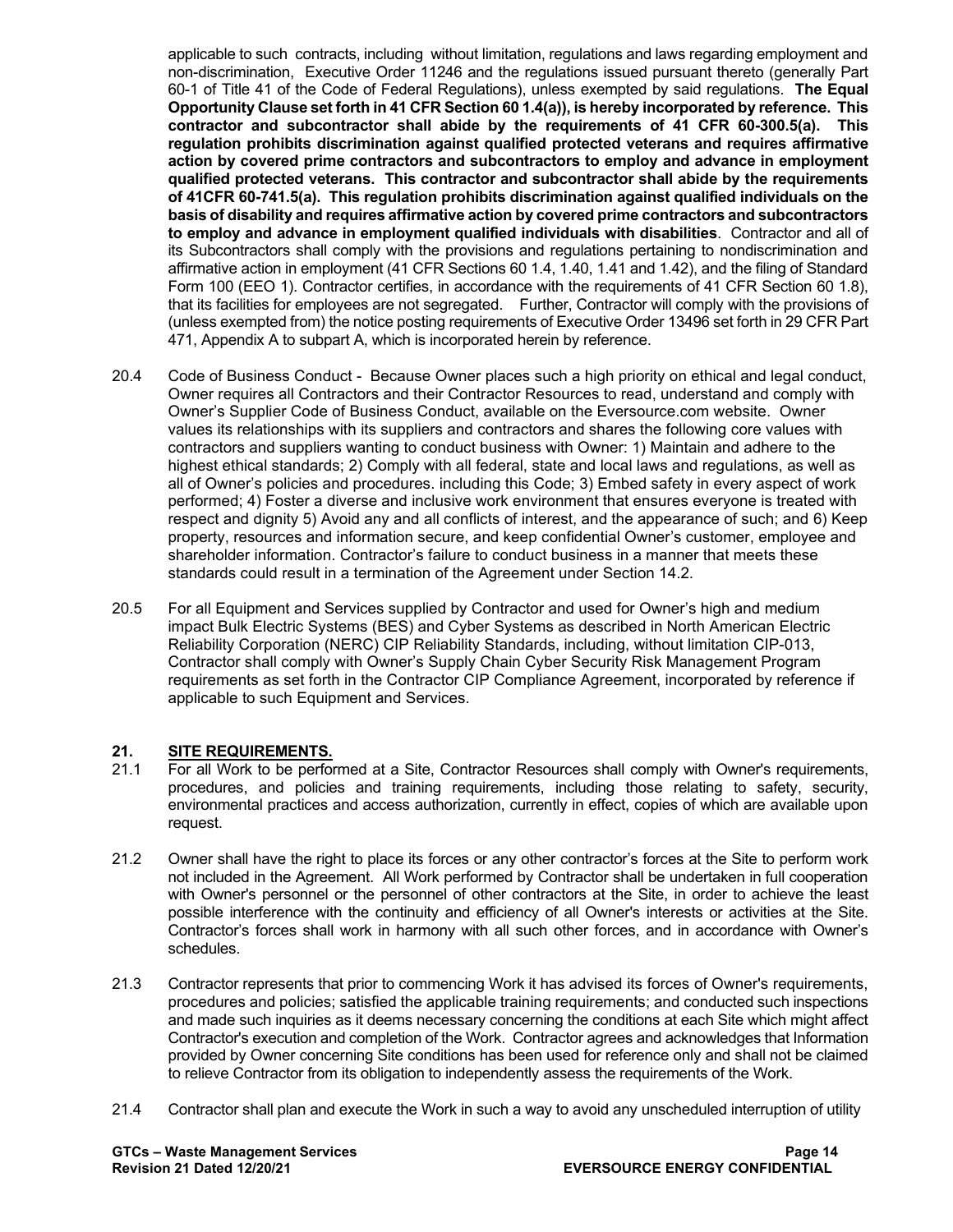service.

21.5 The Contractor shall use only the established roads for the performance of the Work, and any such temporary roads approved by Owner and necessary for the Work. When necessary to cross curbing, sidewalks or similar features, they must be properly protected, and if damaged, shall be restored to previous condition at Contractor's expense.

## **22. INCIDENTAL MATERIALS AND CONSUMABLES.**

Unless expressly set forth in the applicable Specifications, Contractor will use its facilities, tools and equipment, in its discretion, necessary to perform the Work (other than Equipment purchased by Owner) and Owner will have no right to use such tools, equipment or facilities and Contractor may substitute comparable tools, equipment and facilities for completion of the Work (but not components or materials of Equipment or Equipment purchased by Owner) provided that at all times, Contractor shall meet the Specifications and all Agreement requirements. Contractor, at its sole expense and prior to delivering consumables or materials incidental to performance of Work at the Site, shall inspect or test such consumables or materials to ensure compliance with the Agreement, including the Specifications.

# **23. HAZARDOUS MATERIALS.**

- Other than the Waste Material subject to the Agreement, Contractor shall provide to Owner's Representative or designee a written description of and purpose for the use of any products or processes in the Work that are Hazardous Materials or may result in the generation of Hazardous Materials. Such written submission must identify, prior to the start of the Work and to the satisfaction of Owner's Representative or designee, the practices used to minimize such use or generation and demonstrate that it has taken all reasonable steps to eliminate or reduce to the maximum extent practicable such use or generation.
- 23.2 Contractor shall ensure the environmentally responsible management of any such additional Hazardous Materials included in or resulting from the Work. Contractor is solely responsible for the proper identification and labeling, documentation, handling, storage, minimization, processing and recycling of any and all such Hazardous Materials. Unless otherwise indicated, Contractor shall be responsible for manifesting, transporting and removing from Site any and all such Hazardous Materials. Contractor shall be liable for any and all costs incurred by Owner, at Owner's sole discretion, for the storage, handling, processing, removal and disposal thereof.
- 23.3 Contractor shall defend and indemnify Owner, its parent, Affiliates and its and their employees, agents, officers and directors and hold it and them harmless from any and all damages, claims, demands, or suits of any kind for injury to persons, including death, and damage to property suffered by any person (including Contractor Resources) or by any firm or corporation arising out of, or claimed to have arisen out of, any acts or omissions of Contractor and Contractor Resources related to or involving Hazardous Materials generated during the course of the Work or brought to the Site by the Contractor or Contractor Resources. This indemnification shall include any liability or claims related to the storage, handling, processing, release, or removal from Site of any such Hazardous Materials by Contractor, Contractor Resources, transporters, recyclers, or any treatment, storage or disposal facility used by Contractor or such other persons. Further, this indemnification shall include liability for any and all costs or penalties (including legal, attorney, administrative, or regulatory fees and expenses) incurred or imposed as a result of actions pursued by federal, state or local governments or agencies related, in any way whatsoever, to the management of such Hazardous Materials.
- 23.4 Contractor agrees to use the EPA identification number assigned to the Site at which Contractor is working. The use of such EPA number shall not constitute assumption of environmental liability by Owner. In the event Owner has no EPA number for the Site in question, Contractor shall apply for a temporary number or work with Owner to obtain a temporary number.
- 23.5 No chemical consumable product may be delivered to any Site without prior written approval by the Owner's Representative or designee in the manner provided in the first paragraph of this Article 23. As a condition precedent to such pre-approval, Contractor shall identify to Owner's Representative any and all chemical consumable products that will be used in performing the Work or are listed on the Site's approved Chemical Consumables Products List. Such identification shall include a copy of the product's Material Safety Data Sheet (MSDS), the specific use and location of use, and the expected quantity that will be required to perform the Work. Owner's consideration of Contractor's request shall involve the products'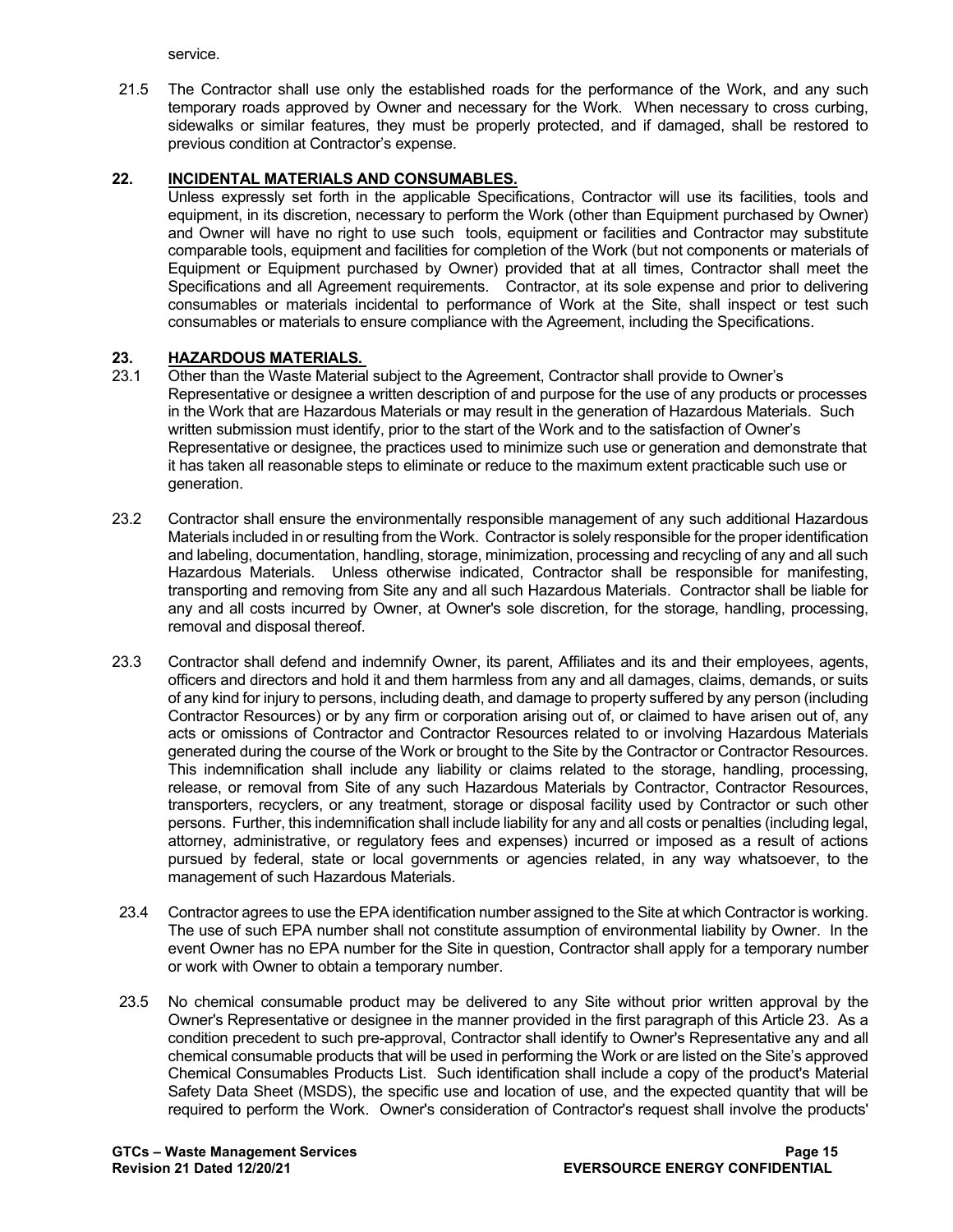health and safety hazards, environmental and fire hazards, potential for degrading Owner's systems or components, potential for creating Hazardous Materials, and availability of suitable alternatives. A substitute product may only be used following the receipt of express written permission by the Owner's Representative. Contractor is solely responsible for any costs or expenses incurred by Owner as a result of Contractor's use of a product that has not been specifically authorized.

23.6 Following completion of the Work, Contractor shall identify to Owner's Representative all materials or waste that it reasonably believes constitute Hazardous Materials. Final classification of such waste shall be at the sole discretion of Owner's Representative. Unless directed otherwise by Owner, Contractor shall promptly remove any and all equipment and consumables from the Site. In the event that Contractor fails to complete such removal in a timely fashion following completion of the Work, Owner may, at its sole discretion, retain any such material as property of Owner or arrange for its removal at the sole expense of Contractor. Such expenses to be borne by Contractor include, the costs of laboratory testing, storage fees, processing, treatment, transportation, recycling, and disposal. For Contractor generated Hazardous Materials, the manifesting, transportation and removing from Site of any and all Hazardous Materials shall be effected by Contractor, at Contractor's sole cost and expense.

# **24. WASTE MATERIAL SERVICES.**

- Contractor agrees that it will take delivery of the Waste Material specified in Owner's Order or other document referred to in Owner's Order. Contractor shall provide Services for said Waste Material. Contractor shall provide the Services and equipment related thereto at rates specified in Owner's Order or other document referred to in Owner's Order.
- 24.2 If the Waste Material cannot be disposed of at Contractor's facility, Owner shall select the site for disposal of such Waste Material.

#### 24.3 NON-CONFORMING WASTE PROVISION.

- 24.3.1 Owner shall provide Contractor with a written description of the Waste Material subject to the Services under the terms of the Agreement. In the event that such Waste Material does not substantially conform to the written description provided by Owner to Contractor with respect to such Waste Material, or are otherwise Non-Conforming Waste then Contractor may, at its option, either reject such Waste Material or elect to handle such Non-Conforming Waste under the terms and conditions of this provision and the Agreement. In the event that Contractor rejects such Waste Material, it shall promptly notify Owner of same and request that Owner remove such Waste Material. Owner shall be responsible for the cost of removal and handling of such Waste Material.
- 24.3.2 In the event that Contractor elects to handle such Non-Conforming Waste, prior to handling any such Non-Conforming Waste, Contractor shall (i) provide to Owner immediate oral notice of the existence of any such Non-Conforming Waste; and (ii) obtain the written consent of Owner with respect to the handling by Contractor of any such Non-Conforming Waste; and (c) an estimate of the cost for such services in accordance with the applicable billing rates. If Contractor elects to handle Non-Conforming Waste and Owner has provided its consent with respect to such handling, Contractor shall have the right to manage any such Non-Conforming Waste in the manner deemed most appropriate by Contractor given the characteristics of the Non-Conforming Waste; *provided*, that Contractor shall manage all such Non-Conforming Waste in accordance with Environmental Laws, any other applicable law and the facility's permit.
- 24.3.3 In the event that Contractor elects to manage Non-Conforming Waste, Contractor may assess, and Owner shall pay, additional fees in accordance with the applicable billing rates set forth herein or the Order, including, but not limited to, special handling and disposal charges, and costs associated with different quantities of waste, different delivery dates, modifications in operations, specialized equipment, and other operational, environmental, health, safety or regulatory requirements, costs of inspection, testing and analysis of the Non-Conforming Waste.

#### **25. SAFETY PRACTICES. SECURITY, PROTECTION OF THE PUBLIC, WORK AND PROPERTY.**

25.1. Contractor and Contractor Resources shall be instructed, familiar with and required to follow safety rules and regulations applicable to the Work being performed and comply with (1) all Owner policies and procedures (available upon request) applicable to the Work, and any addenda, revisions or updates thereto; and (2) those policies and procedures referenced in the Agreement. Contractor shall coordinate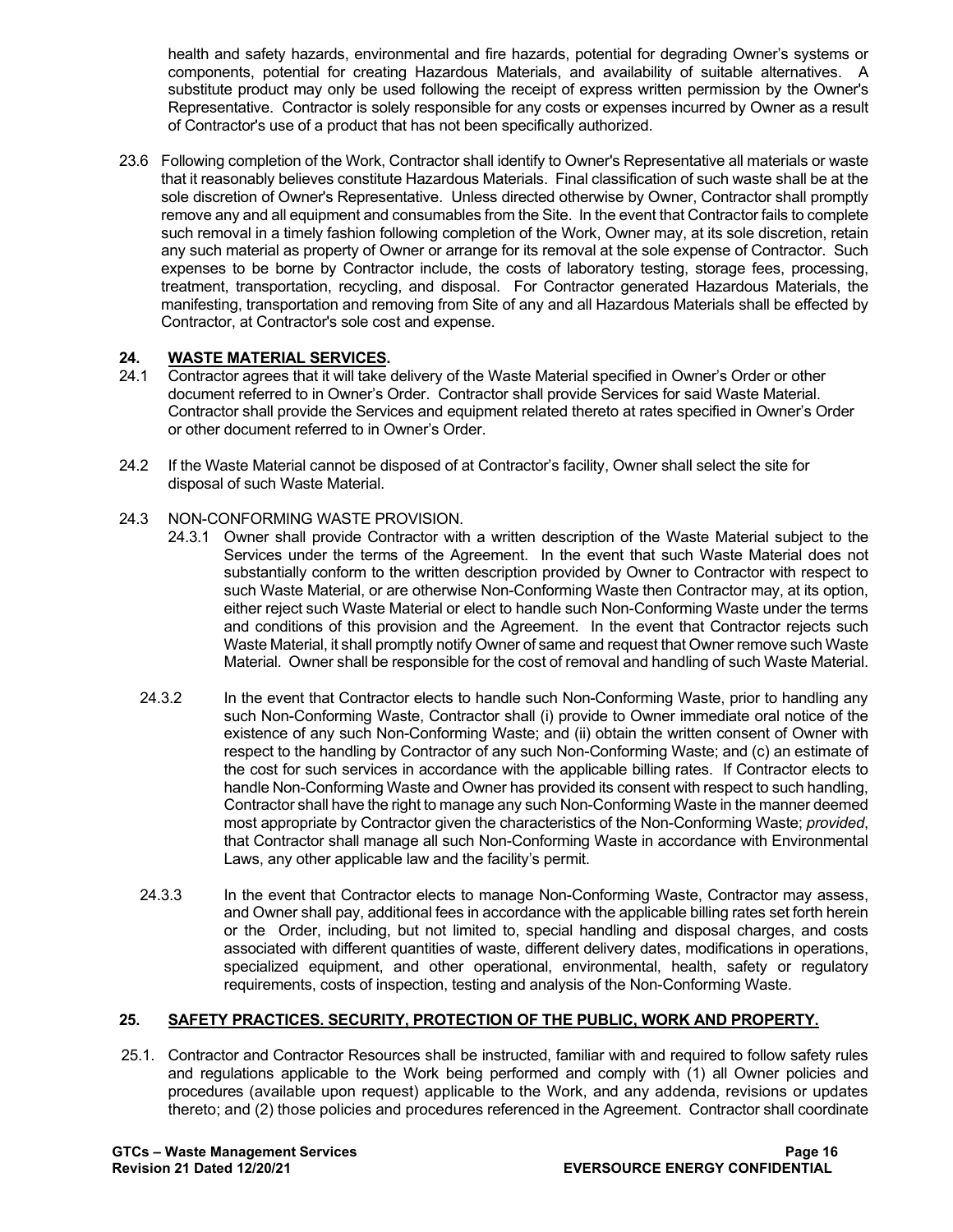site specific Personal Protective Equipment (PPE), arc flash protection and FR clothing requirements with the Owner. Contractor shall have the sole responsibility to see that such persons are so informed, properly trained and that safety practices are followed.

- 25.2. Contractor shall establish and maintain safeguards, controls, work rules, or other measures to protect the Equipment, and/or the Owner's property that is placed under Contractor's control, from damage, harm, or sabotage for the entire time during the performance of the Work until Final Acceptance. Contractor shall fully comply with any applicable Owner Site rules. For all Work to be performed at a Site, Contractor Resources shall comply with Owner's requirements, standards, procedures, and policies and training requirements, including those relating to safety, security, environmental practices and access authorization, currently in effect, copies of which are available upon request or may be available electronically, through an Owner web-site. Contractor shall conduct safety briefings and job hazard assessments. Upon Owner's request, Contractor shall provide documentation, confirming Contractor's compliance with this Article 25, including OSHA logs, qualification requirements and training certifications, licenses and detailed job safety and hazard assessment job plans, and reports of accidents involving Contractor Resources during the performance of the Work on Owner's Site.
- 25.3. While performing all Work, Contractor shall ensure that Contractor and Contractor Resources strictly observe and fully comply with all federal, state, and local laws, rules, regulations, and permits applicable to the Work and/or the Site, including Environmental Laws, provided that compliance therewith shall in no way relieve Contractor of any liability assumed elsewhere in this Agreement. Contractor shall provide and maintain all necessary precautions for the protection and safety of the public and in a manner calculated not to create a risk of harm to public health or the environment. It shall continuously take all necessary precautions to protect Owner's property from injury or loss arising in connection with the Work. In addition, when performing Work in close proximity to Owner's employees, Owner's safety rules shall be applicable.
- 25.4. Contractor shall train all Contractor Resources who carry out Work in the vicinity of energized conductors and equipment, in approved methods of artificial resuscitation, before such persons begin any Work.
- 25.5. Except with respect to Hazardous Materials, for which the provision of MSDS is required, pursuant to Article 23 "HAZARDOUS MATERIALS", upon Owner request, Contractor shall furnish to Owner's Representative Material Safety Data Sheets (MSDS) for any other product intended for use with the Work and make copies of such MSDS available to Owner at the Site or other mutually agreed upon location. No product for which an MSDS submittal has been requested shall be used until the MSDS has been reviewed by Owner.
- 25.6. For any Work that takes place at Owner facilities, Contractor shall comply with Owner's security requirements then in effect. Contractor Resources shall strictly adhere to the security regulations and obey the directions of Owner's security personnel. Contractor shall develop and, after review and approval by Owner, implement a security program to account for and protect all tools and equipment under its sole and exclusive care, custody and control in the performance of the Work. Owner shall not be liable to Contractor for loss of or damage to such tools or equipment.
- 25.7. Owner may immediately suspend or terminate all or any portion of the Work, without any added cost to Owner, and with no adjustments made to the schedule for the Work, if Owner determines that any safety or environmental violations have occurred, including conditions that could result in injury to any individual or damage to property or to the environment.

#### 25.8. RESERVED

25.9. In the event that Owner personnel observe and/or determine that a portion of Contractor's Work has been performed in nonconformance with the Agreement and if the continued existence of that portion of the Work in its then current state poses a threat of property damage or bodily injury to Owner, Owner personnel, other persons or the public, Owner shall have the right to correct the nonconforming Work or place the nonconforming Work in a safe condition. Owner shall notify Contractor verbally as soon as possible after discovering the nonconforming Work. Owner shall confirm the observation in writing within seven (7) days. If Owner has not yet paid for the Work, Owner may deduct the costs of affecting such repair from the outstanding amount due for the Work. If Owner has already paid for the Work, Contractor shall reimburse Owner for Owner's Direct Actual Costs for such repair. Contractor shall make good any damage resulting from lack of protective precautions. It shall adequately protect adjacent private and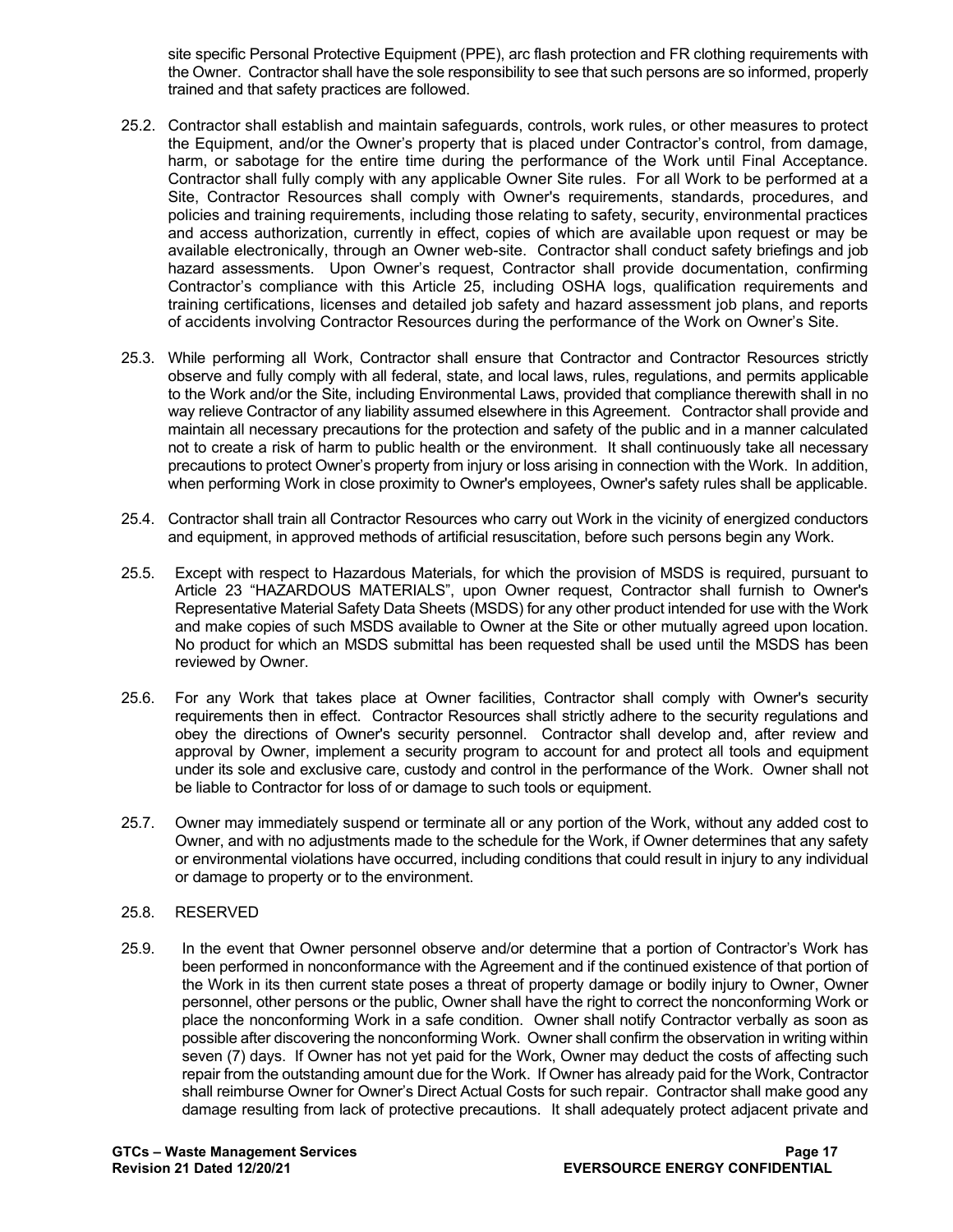public property.

- 25.10. Contractor shall exercise the utmost care and shall carry on all activities under the supervision of properly qualified Contractor Resources. In the event of an emergency affecting the safety of the public, the Work or property, or in the event of a release of Hazardous Material, including but not limited to situations such as those covered by the notice requirements in 49 CFR 171.15, Contractor, in addition to complying with any requirements for notice to Governmental authorities, shall as soon as reasonably practicable but in no event later than four (4) hours from the occurrence of such event, notify Owner of the occurrence and details of such events. Any compensation claimed by Contractor on account of emergency work shall be determined by agreement or by arbitration.
- 25.11. Contractor is responsible to immediately report any and all unplanned releases to the environment, upon discovery, to the Owner's Representative. Unplanned releases include spilling, spraying, leaking, pumping, pouring, emitting, emptying, discharging, injecting, escaping, leaching, dumping, or disposing into the environment of any chemicals, hazardous substances, hazardous materials, oils, or petroleum products. If the release is caused by or otherwise originates from Contractor's equipment, materials, chemicals, etc. Contractor is also responsible for contacting the appropriate regulatory agencies and for remediating the release in accordance with all applicable federal, state and local laws, ordinances, orders and directives. Owner will contact the appropriate regulatory agencies for releases from Owner's equipment, materials, chemicals, etc. caused by Owner and remediation will be performed by Owner or its designated licensed Contractor. If the release is not caused by Owner and Contractor fails to fulfill its obligations, Owner will notify the appropriate regulatory agency for Contractor and will bill Contractor for Owner's costs and expenses, including investigation and remediation costs and costs incurred by Owner's Contractors.
- 25.12. Contractor shall have obtained identity verification, criminal background checks (federal, state and county checks for prior 7 years) and drug tests for all Contractor Resources prior to using such Contractor Resources to perform Work at customer facilities or Owner Sites. Contractor shall not assign Work to Contractor Resources that have any record of convictions (including any record since employment with Contractor) for any felonies and misdemeanors involving violence, sexual offense, drugs, theft, computer crimes or identity theft, or otherwise present a risk of injury to any individual or damage to or loss of property.
- 25.13. For any serious safety incident that (1) occurs during any work that is under Contractor's supervision at any of Contractor's work locations, (2) is required to be reported to OSHA and (3) results in either a fatality of any employee of, or hospitalization of one (1) or more employees of, Contractor or a subcontractor to Contractor, Contractor shall notify Owner within five (5) Days after such safety incident.

## 26 **DELIVERY, TITLE AND RISK OF LOSS TO EQUIPMENT AND MATERIALS.**

- 26.1 Except as otherwise specified in the Agreement, delivery of any equipment and materials to be purchased by the Owner shall be F.O.B. Destination. Whenever Contractor provides equipment that will not be subject to further Work by Contractor, title and risk of loss shall pass to Owner upon the delivery of the equipment F.O.B. Destination set forth in the Agreement and Acceptance. Except as otherwise expressly agreed to by the parties in writing in the Agreement, Owner shall not pay any amounts for transportation or packaging.
	- 26.2 Except as provided for in Section 26.1 above, title and risk of loss to all equipment and materials supplied by Contractor shall pass upon Acceptance of Work by Owner.
	- 26.3 Title to all Waste Material and Equipment to be removed by Contractor shall pass to Contractor upon the loading of the Waste Material or Equipment into the containers supplied by Contractor or onto Contractor's truck, whichever occurs first. For purposes of this Section 26.3, the term Contractor shall include any Subcontractor performing Work under the Agreement. Contractor shall bear all risk from the time it assumes title.
	- 26.4 For Equipment returned to Contractor's facility for repair or modification, title shall remain with Owner. For warranty work, Contractor shall bear the risk of loss from the time it leaves the Site until it returns to the Site. In all other cases, Owner shall bear risk of loss until the Equipment is delivered to Contractor's site and Contractor shall bear risk of loss from the time of delivery at its site until the equipment is returned to Owner's Site.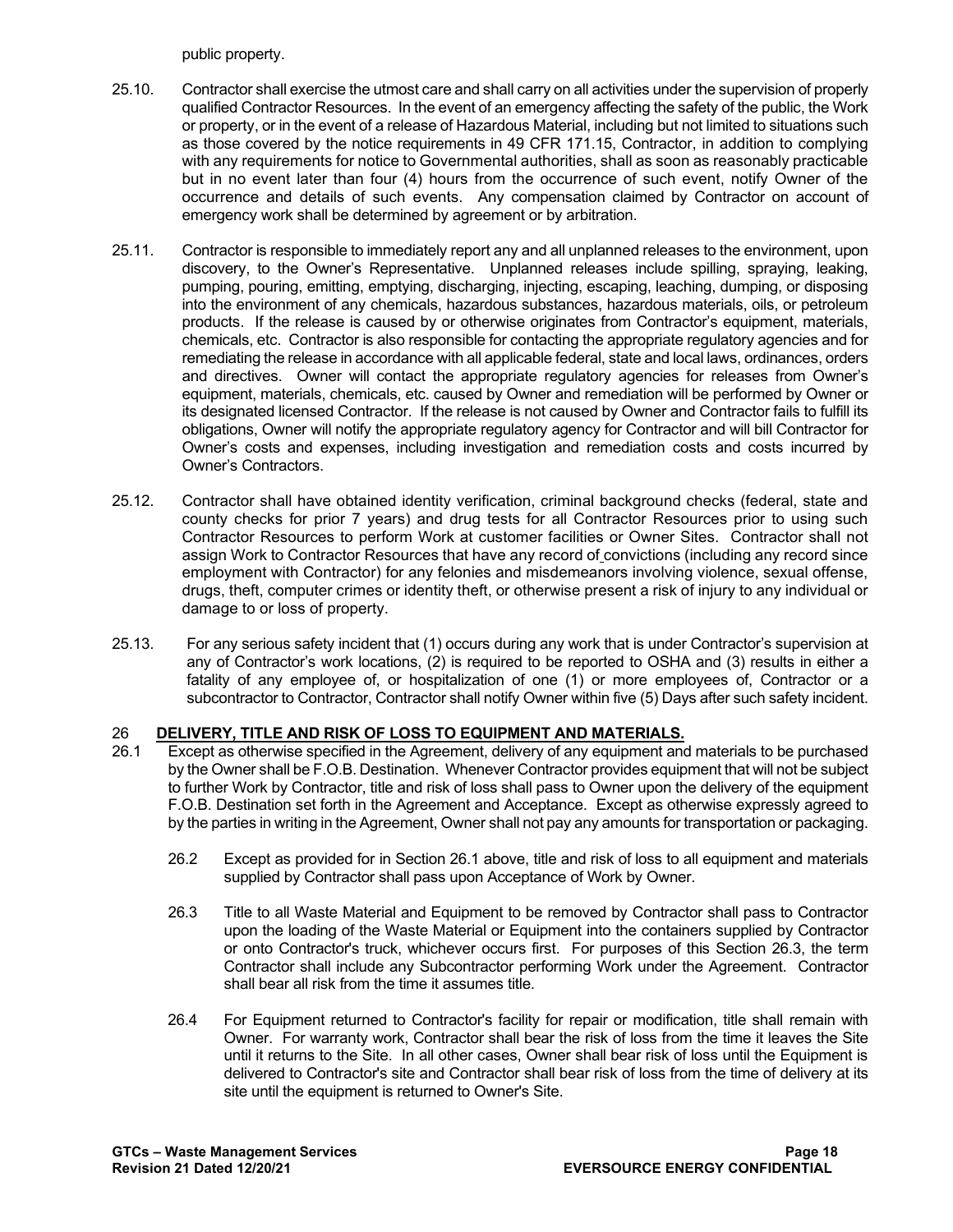26.5 Contractor shall deliver the equipment and materials purchased by Owner to the location stated in the Agreement in accordance with the delivery dates and any schedule of performance provided in the Agreement, time being of the essence for each such delivery for which a date or a length of time is fixed for delivery.

### 27. **CLEANUP.**

For Work performed at any Site, Contractor shall at all times keep the Site free from accumulations of waste material or rubbish. Unless otherwise directed by Owner or except for Scrap, or material to be retained by Owner pursuant to Article 29 "MATERIALS", Contractor shall remove at its sole cost and expense from the Site and from all public and private property all temporary structures, rubbish and waste material resulting from its operations. This requirement shall not apply to property that the Owner expressly grants its permission to be used for permanent disposal of rubbish or waste material, provided such disposal is carried out by the Contractor in accordance with any and all conditions under which such permission is granted.

#### 28. **SCRAP.**

Unless otherwise expressly provided in the Agreement documents, at least five (5) business days prior to the commencement of the Work, Contractor shall notify the Owner's Representative of any Scrap to be generated from the Work and request direction regarding storage or disposal of such Scrap. Contractor shall comply with directions regarding Scrap disposal or storage provided by Owner's Representative. Except with respect to Scrap that Owner expressly directs Contractor to dispose of or otherwise take title to and manage, Owner shall retain title in all Scrap; provided, however, that Contractor shall bear risk of loss for Scrap that Owner wishes to retain until Contractor delivers such Scrap to the point of storage designated by Owner.

#### 29. **MATERIALS.**

Contractor shall exercise reasonable care in the receipt, storage, handling, and installation of all materials, whether supplied by Owner, by Contractor, or by another contractor. All excess material supplied by or charged to Owner shall be handled and managed as directed by Owner.

#### 30. **REMOVAL OF EQUIPMENT.**

Except as required to comply with the directions of Owner or Contractor's surety upon takeover of the Work, Contractor shall promptly remove all Contractor provided equipment, materials and supplies from the Site upon completion or termination of the Agreement subject to requirements set forth in Article 27 "CLEANUP". If Contractor fails to complete such removal within fifteen (15) days after notice from Owner, Owner may elect (i) to retain all or any portion of such remaining equipment, materials and supplies as its property, or (ii) to remove and dispose of all or any portion of such items at the expense of Contractor.

#### 31. **INSURANCE BY CONTRACTOR.**

As a condition to undertaking the Work, Contractor shall acquire, at its sole cost and expense, the following insurance coverage (or equivalent) from insurers with an A.M. Best rating of A- or better, with the indicated amounts and shall maintain such required insurance coverages during all Work and until the date of final payment under the Agreement or Acceptance of all Work under the Agreement, unless a longer period is specified below:

- 31.1 Workers' Compensation in the amounts mandated by law (statutory coverage) and Employers Liability Insurance with limits of not less than \$1,000,000.
- 31.2 Commercial General Liability Coverage on Form CG 00 01 or its equivalent excluding Professional Liability but including, Operations, Products and Completed Operations, Underground (XCU) Hazard, Contractual Liability and Broad Form Property Damage Liability written in one or more layers with a combined single limit for Bodily Injury and Property Damage of not less than \$3,000,000 per occurrence and annual aggregate. Products and Completed Operations coverage shall remain in effect for a minimum of three (3) years from the date of final payment under the Agreement or Acceptance of all Work under the Agreement, whichever is later, unless the Work is to be performed solely in CT, in which case the required coverage should be in force for two (2) years from such date.
- 31.3 Automobile Liability Coverage, including, all owned, non-owned, and hired vehicles, written in one or more layers with a combined single limit for Bodily Injury and Property Damage of not less than \$2,000,000 per accident. If the Contractor is transporting any hazardous materials, a Pollution Liability Broadened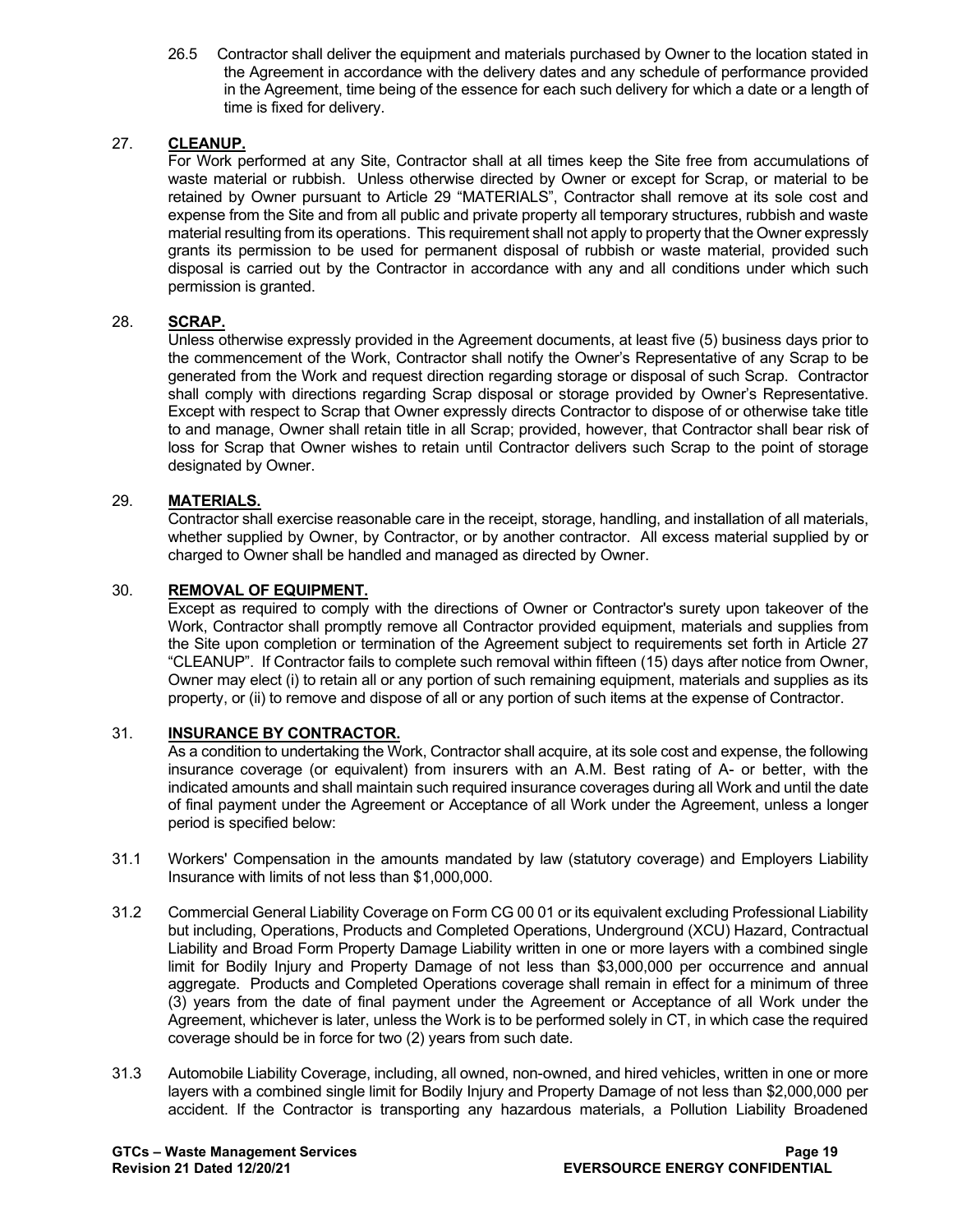Coverage for Autos endorsement must be added to the Business Auto Policy by ISO endorsement CA 9948 3/06 or its equivalent and MCS-90.

- 31.4 To the extent that the Work includes engineering, design, or other professional services, Errors and Omissions coverage for professional Services and products provided by Contractor, including coverages for intellectual property infringement and related risks, with a limit of not less than \$1,000,000 per occurrence and annual aggregate, which coverage Contractor shall maintain in effect for a period of at least seven (7) years following the final payment under the Agreement or Acceptance of all Work Under the Agreement, whichever is later.
- 31.5 Pollution Liability Insurance with a combined single limit for Bodily Injury and Property Damage of not less than \$3,000,000 per occurrence and annual aggregate.
- 31.6 All policies contemplated in this Article 31 other than Workers' Compensation and Errors and Omissions shall be endorsed to include, Owner, its Affiliates and their respective directors, officers, employees and agents (including, the Owner's Representative), as additional insureds using ISO additional insured endorsement CG 20 10 11 85 or a substitute providing equivalent coverage for both ongoing and completed operations, if any as respects any and all personal and/or bodily injury and/or property damage claims arising out of Contractor's operations hereunder. The limits required under this Article 31 may be satisfied by a combination of primary and excess (umbrella) coverage layers. The foregoing insurance policies, including Workers' Compensation, shall include a waiver of any right of subrogation of the insurers thereunder against the additional insureds thereunder, and of any right of the insurers to any set-off or counterclaim or any other deduction, whether by attachment or otherwise, in respect of any liability of any such person insured under such policy. Should any of the above described policies be cancelled before the expiration date thereof, notice will be delivered in accordance with policy provisions.
- 31.7 Contractor shall provide certificates of insurance and copies of additional insured endorsements and all applicable endorsements to Owner to evidence Contractor's insurance policies within thirty (30) days of the award of any Agreement but in no event later than prior to the commencement of any Work. Contractor shall ensure that its broker shall provide Owner with replacement certificates and additional insured endorsements evidencing required insurance coverage prior to the expiration of prior certificates. Failure to provide such certificates shall be grounds for withholding payment and/or termination of the Agreement. Owner shall have the right to review policy documents in the event a claim is filed thereunder.
- 31.8 Such insurance coverage shall be primary and non-contributory to any other coverage available to Owner or its Affiliates and shall not be deemed to limit Contractor's liability under the Agreement.
- 31.9 Contractor shall have and maintain in effect the insurances required by this Article 31 for the duration of the Agreement and thereafter for any period of continuing contractual obligations, including Contractor's warranty obligations. In addition, Contractor whose scope of work may include professional services shall procure tail coverage through the applicable warranty period on each errors and omissions policy maintained in accordance herewith upon the expiration and/or non-renewal thereof, unless Contractor's replacement errors and omissions policy provides continuing coverage for the Work through the applicable warranty period.
- 31.10 Contractor shall be solely responsible for payment of any and all deductible or self-insured retention amounts relating to any and all of the policies of insurance required by this Article 31, regardless of the number of losses.
- 31.11 For any Services to be provided by any Subcontractor, Contractor shall require such Subcontractor to provide the foregoing insurance coverages and amounts and comply with the requirements set forth in this Article 31, including additional insured, primary and non-contributory, and waiver of subrogation.

## 32. **INDEMNIFICATION BY CONTRACTOR.**

To the fullest extent permitted by Law, Contractor shall be responsible for and shall indemnify, and shall defend and save Owner, its Affiliates and their respective employees, trustees, shareholders, officers, and directors, as well as their respective agents and consultants (each, an "*Indemnified Person*") harmless from and against any and all costs and expenses (including all costs and expenses of litigation, as well as related attorneys' fees), losses, liabilities, fines, penalties, damages, claims,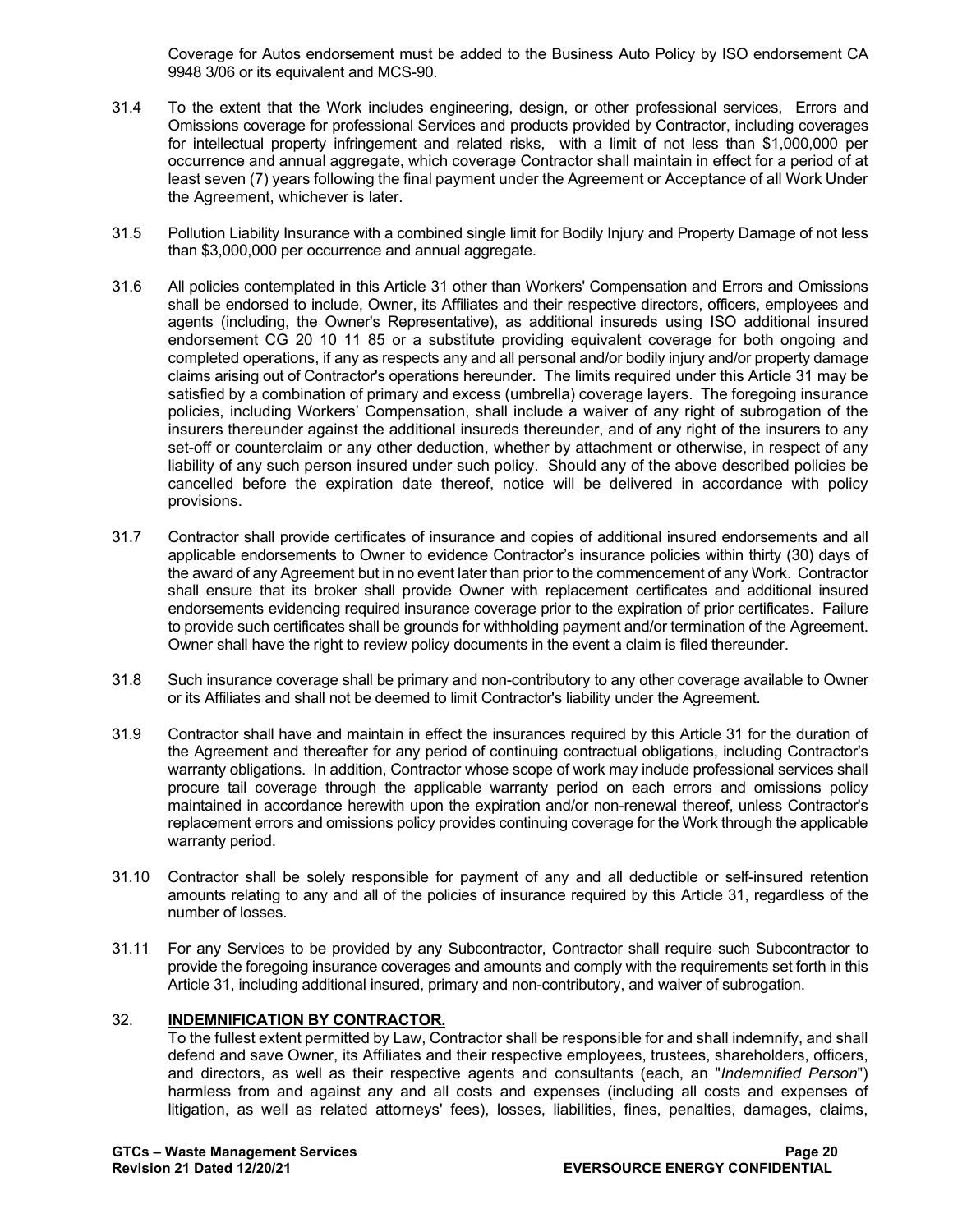demands, judgments, awards, obligations, actions, or proceedings arising from the acts or omissions of Contractor Resources or related to the Work or Contractor's obligations under the Agreement documents. Contractor further agrees to obtain, and maintain at its expense, such insurance as will insure the provisions of all indemnity obligations in the Agreement. Nothing in this Article shall derogate or reduce Contractor's obligations under Article 31 hereof.

# **33. INFRINGEMENT OF PROPRIETARY RIGHTS.**<br>33.1 Contractor shall indemnify, defend and hold h

- Contractor shall indemnify, defend and hold harmless Owner, its parent, Affiliates and its and their employees, agents, officers, and directors from any and all liabilities, penalties, damages, claims, actions or proceedings based upon any allegation that (i) any portion or all of the Work furnished under the Agreement, or any use thereof for purposes intended by the Agreement constitutes an infringement of any patent, copyright, trademark or other proprietary interest or (ii) Contractor has, other than solely for Owner's benefit in connection with the Work, made use of Information in which a third party claims a proprietary interest which Information was obtained by Owner from third parties under agreements for confidentiality.
- 33.2 If Owner provides Contractor notice of a claim of infringement with respect to any material, equipment or Information used in connection with the Work (collectively, the "Product") or Owner's use of all or any portion of the Product is enjoined due to a claim of infringement, Contractor shall promptly and at its sole expense either (i) procure for Owner the right to continue using the Product or (ii) replace the Product with non-infringing and functionally equivalent Product, (iii) modify the Product so that it becomes non-infringing and functionally equivalent, or (iv) take such other action as is necessary to assure Owner's uninterrupted use of the Product.

# **34. CONFIDENTIAL INFORMATION.**

- Each party acknowledges that it may be necessary to disclose Confidential Information to the other party. Except to the extent set forth in this Article 34, or as otherwise agreed to in writing by the parties, each party shall maintain the Confidential Information of the other party in a secure and confidential manner. Each party shall exercise the same degree of care and security that it exercises with its own Confidential Information, and in no event less than a reasonable degree of care and security. Contractor agrees to use Owner's Confidential Information solely for the provision of Work and to not disclose to third parties or to publish any of Owner's Confidential Information without Owner's advance written consent. However, if Owner, within one hundred eighty (180) days of receipt of Contractor's Confidential Information, disputes the proprietary nature of such Information by written notice to Contractor, the parties shall consult to resolve such dispute. Each party shall advise its employees, contractors, consultants, agents and those under its and/or their respective control of these requirements for confidentiality with regard to Confidential Information.
- 34.2 Owner shall have the right, without Contractor's approval, to disclose Contractor's Confidential Information to the limited extent required (i) for financing, acquisition or conveyance of ownership share, licensing, construction, startup, commissioning operation, maintenance or repair of the facility at which the Work is performed, and (ii) to comply with any request or order of a governmental agency or court. Each party shall have the right to disclose the other party's trade secret or other Confidential Information (a) to federal, state, or local government officials, to their attorneys, or in a sealed court document, for the purpose of reporting or investigating a suspected violation of the Defend Trade Secrets Act of 2016; or (b) to their attorneys or in a sealed court document in connection with a lawsuit for retaliation by an employer for reporting a suspected violation of the Defend Trade Secrets Act of 2016. If Owner discloses Contractor's Confidential Information to any governmental agency or court, Owner shall, to the extent it does not violate or fail to comply with any such request or order, advise Contractor prior to disclosure and, at Contractor's sole cost and expense, cooperate in any effort by Contractor to minimize the amount of Confidential Information disclosed, secure confidential treatment of such Confidential Information, or seek permission from such governmental agency or court to revise the Confidential Information in a manner consistent with Contractor's interests, the interests of Owner, and in a manner that meets the requirements of the governmental authority or court.
- 34.3 Any Information transmitted to either party will not be deemed Confidential Information if that Information is: (a) in the receiving party's possession without restriction on disclosure prior to disclosure hereunder; (b) at the time of disclosure, generally available to the public without restriction on disclosure; (c) after disclosure, generally available to the public without restriction on disclosure, by publication or otherwise, through no fault of the receiving party; or (d) after the time of disclosure, received from a third party who imposes no obligation of confidentiality and who, insofar as the receiving party can reasonably determine,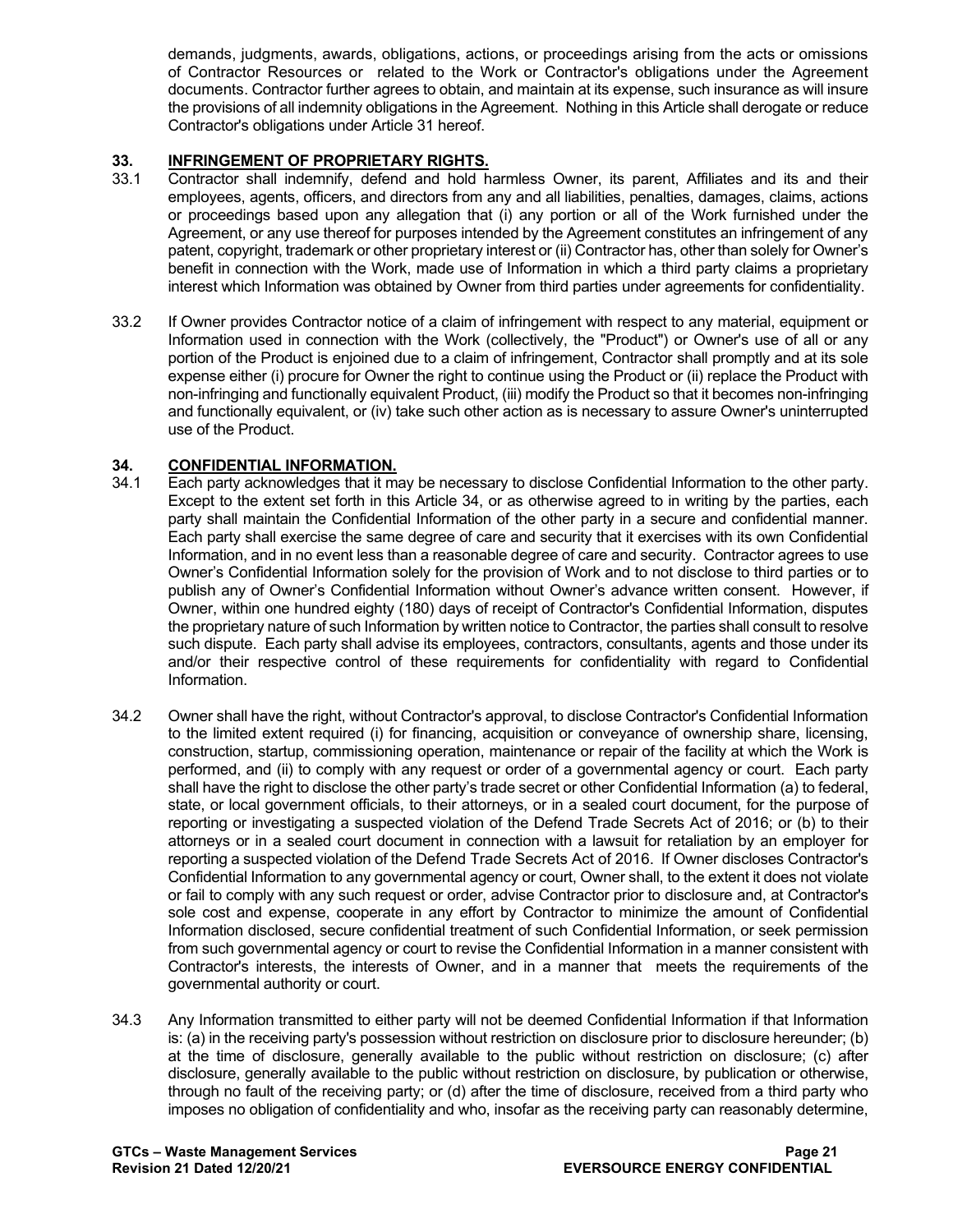did not acquire any such Confidential Information directly or indirectly from the other party subject to requirements of confidentiality.

- 34.4 Contractor shall notify Owner as soon as possible in writing if any Confidential Information provided to Owner has been changed to a non-proprietary status.
- 34.5 The provisions of this Article 34 shall also apply to Information that a party identifies and establishes in writing to the others as having been obtained from third parties under agreements for confidentiality.
- 34.6 Owner may demand the return and/or disposal of its Confidential Information at any time upon giving of written notice to Contractor. Within fifteen (15) days of receipt of such notice, Contractor shall return all of the original Confidential Information and shall dispose of all copies, reproductions or extracts (both written and electronic) in its possession and in the possession of any representatives to whom it was disclosed using methods authorized by the National Association for Information Destruction for the media on which the Confidential Information is stored. Except as may otherwise be agreed upon by the parties in writing, Contractor shall provide Owner with written certification of the return and/or disposal of such Confidential Information promptly following the return or disposal of such Confidential Information.
- 34.7 In the event any Confidential Information of Owner is disclosed to Contractor by Owner under this Article 34, Contractor shall not make use of such Confidential Information, other than for Owner's sole benefit and for the sole purpose related to the Work for which the Confidential Information has been disclosed.
- 34.8 The provisions of this Article shall survive the termination of the Agreement and shall bind the parties and their successors and assigns.
- 34.9 **THIS SECTION IS APPLICABLE TO WORK RELATED TO GENERATION, TRANSMISSION AND DISTRIBUTION FACILITIES:** In addition to the foregoing confidentiality obligations, to the extent that Contractor obtains or generates any critical energy infrastructure information ("CEII"), as defined by Federal Energy Regulatory Commission ("FERC"), pursuant to 18 C.F.R. §388.13, in its performance of the Work, Contractor shall keep confidential any CEII applicable to Owner and the Work. To the extent any such Work involves critical cyber assets, Contractor agrees to be bound by and comply with the North American Electric Reliability Council ("NERC") Critical Infrastructure Protection ("CIP") standards. Contractor shall indemnify Owner for any liabilities or penalties arising from any failure to comply with the requirements of this Section 34.9 by Contractor, or its subcontractors, at any tier. In addition, upon request by Owner, Contractor shall execute an agreement confirming such compliance with the foregoing obligations.

#### **35. WARRANTY.**

- 35.1 Services Warranty.
	- 35.1.1 Contractor warrants that any Services performed or provided by, through, or on behalf of Contractor as part of or in connection with the Agreement shall (i) be performed by Contractor Resources who are fully qualified and competent and whose recommendations, guidance and performance reflect professional knowledge, judgment, and performance in accordance with the highest professional standards applicable to the utility industry and the industry applicable to such Services; and (ii) comply with and conform to all provisions and requirements of the Agreement and to any and all provisions of any and all applicable laws.
	- 35.1.2 Within the period of two (2) years after Final Acceptance of all Work under the Agreement, if Owner determines that any portion of the Services performed by, through, and/or on behalf of Contractor fails to comply with the warranties set forth above, or if a defect or error is discovered in any Information supplied with such Services, Contractor shall, at its sole cost and at Owner's option, (i) correctly re-perform such Services or correct the defect or error in the Information, or (ii) return to Owner the charges paid by Owner and attributable to such Services or defective or erroneous Information supplied. Owner shall have the right to set-off against other amounts due Contractor hereunder or otherwise any amount owed by Contractor to Owner under this Article 35.
	- 35.1.3 **THIS SUBSECTION IS APPLICABLE ONLY FOR CONSTRUCTION WORK:** In addition to the remedies set forth in Section 35.1.2, Owner shall have the right to (i) require Contractor to complete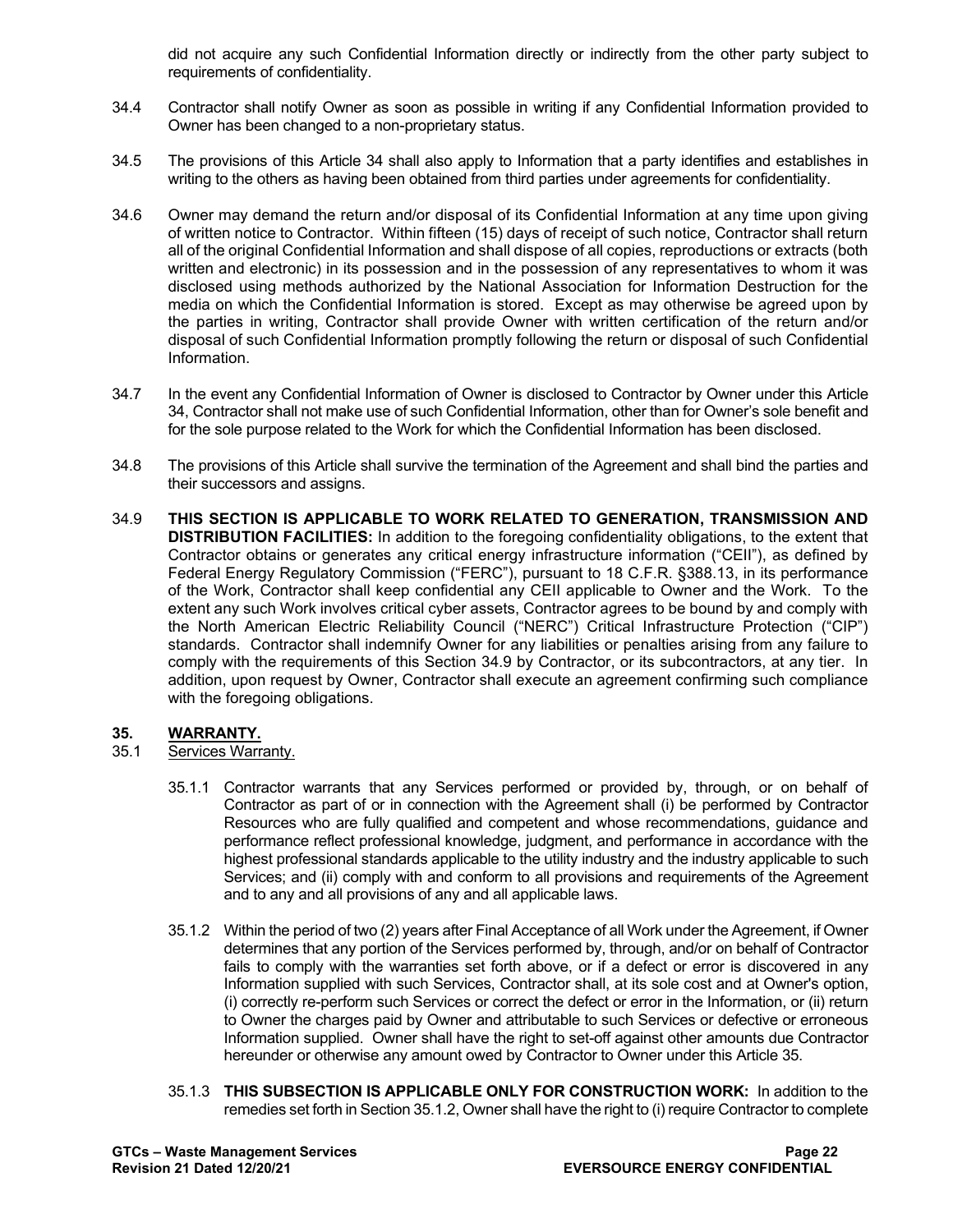such warranty Work, or (ii) take over the Work and receive from Contractor reimbursement for such warranty Work.

- 35.2 Supplier Warranties. Contractor shall take all reasonable steps to transfer for the benefit of Owner all warranties or guarantees available from the suppliers of any portion of the Work.
- 35.3 Information Warranty. Contractor warrants that it has the full legal right, title and ownership of the Information furnished pursuant to the Agreement.
- 35.4 Equipment and Materials Warranty.
	- 35.4.1 For a period of two (2) years after Acceptance of all Work under the Contract, Contractor warrants that all Equipment and materials it supplies shall be new when delivered and free from defects in title, design, material and workmanship and shall conform to the Specifications set forth in the Agreement.
	- 35.4.2 Within the period of two (2) years after Final Acceptance of the Equipment and materials, if Owner determines that the warranty set forth above is breached, Contractor shall at its sole cost and expense and at Owner's option, either repair or replace the affected Equipment and materials.
	- 35.4.3 Contractor shall have no obligation for breach of warranty if Owner fails to store, operate or maintain Equipment supplied by Contractor in accordance with Contractor's written instructions furnished to Owner as part of the Work provided that Owner shall not be required to comply with standards that exceed those generally accepted in the industry.
- 35.5 Completion Warranty. Contractor warrants that it shall complete the Work in accordance with the Work schedule. If the Work falls behind schedule due to causes attributable to Contractor or Contractor Resources, Contractor shall, at its sole cost and expense, use its best efforts to restore the Work to schedule, including the following measures: placing Contractor Resources on extended working hours; assigning additional personnel to the Work, and prioritizing Contractor's resources and obligations to ensure that the Work is completed on schedule
- 35.6 Additional Warranty Provisions.
	- . 35.6.1 Owner shall notify Contractor in writing of any breach of warranty.
	- 35.6.2 In addition to its other warranty obligations, Contractor shall reimburse Owner for Owner's Direct Actual Costs to provide Contractor access to such defective Work and to restore facilities disturbed by such access.
	- 35.6.3 If any defect in Contractor's Work, including corrective Work, is latent and not discoverable by Owner's reasonably careful inspection during the initial warranty period, the applicable warranty period shall be extended to a cumulative period of seven (7) years.
	- 35.6.4 Corrective Work performed by Contractor shall be subject to the applicable warranty provisions of this Article. The warranty period for such corrective Work shall be the remainder of the original warranty period plus an additional two years.
	- 35.6.5 The warranties provided for in this Article 35 shall apply regardless of where the Work is performed.
	- 35.6.6 In the case of Work affecting government-owned property, warranties shall also be enforceable directly by the applicable government agency having jurisdiction.
- 35.7 Subcontractor Warranties.
	- 35.7.1 Contractor shall obtain usual and customary warranties from Subcontractors. Such warranties shall be obtained for the benefit of Owner as well as for Contractor. Contractor shall ensure that the benefit of any warranty offered by any Subcontractor at any tier is passed through to Owner, shall provide a copy of the terms of any such Subcontractor warranty to Owner, and shall identify relevant Subcontractor contracts and otherwise actively assist Owner, as required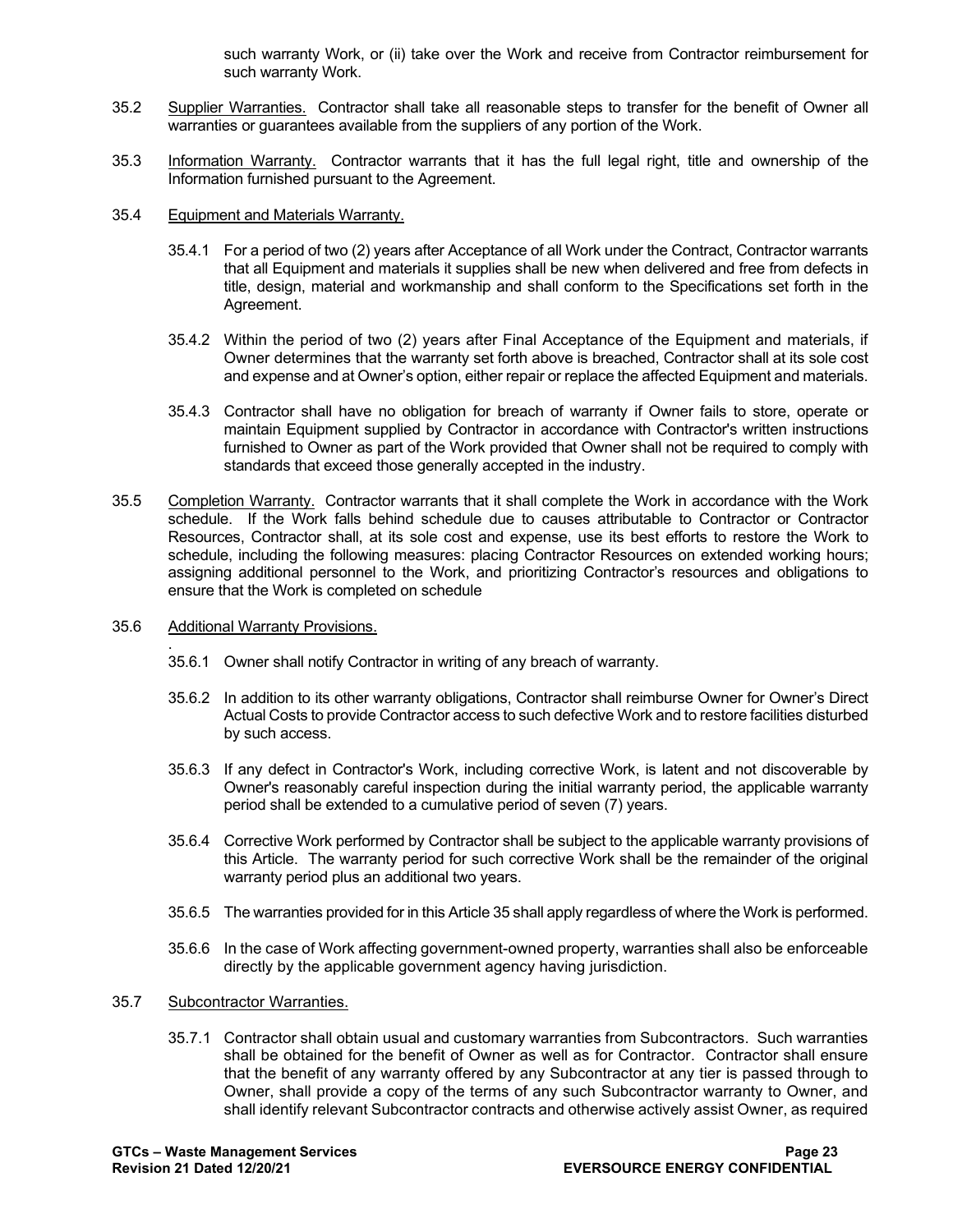or desired by Owner and without additional charge, in enforcing any such warranty in the event such enforcement should become necessary.

35.7.2 The existence and/or absence of any Subcontractor warranties, including compliance or noncompliance therewith, shall not affect or impair in any manner whatsoever Contractor's obligations to Owner hereunder.

# **36. LIMITATION OF LIABILITY.**

- 36.1 CONTRACTOR'S LIABILITY TO OWNER UNDER THE AGREEEMENT WHETHER BASED UPON BREACH OF ANY EXPRESS OR IMPLIED WARRANTY, TORT, AGREEMENT, STRICT LIABILITY, OR OTHERWISE SHALL BE THE SUM OF (i) FOR WARRANTY AND INDEMNITY OBLIGATIONS, THE REMEDIES DESCRIBED IN THE AGREEMENT, PLUS (ii) FOR DAMAGES CONTRACTOR IS REQUIRED TO INSURE AGAINST, ANY RECOVERY AVAILABLE UNDER THE INSURANCE COVERAGES REQUIRED BY THE AGREEMENT PLUS (iii) FOR ANY ADDITIONAL DIRECT DAMAGES TO THE OWNER, AN AMOUNT EQUAL TO THE GREATER OF THE TOTAL OF ALL CHARGES PAID BY OWNER TO CONTRACTOR UNDER THE AGREEMENT OR TWO MILLION DOLLARS (\$2,000,000). OWNER'S AGGREGATE LIABILITY TO CONTRACTOR UNDER THE AGREEMENT SHALL NOT EXCEED, UNDER ANY CIRCUMSTANCES WHATSOEVER, THAT PORTION OF THE COMPENSATION DUE UNDER ARTICLE 3 "TERMS OF PAYMENT" THAT HAS NOT YET BEEN PAID BY OWNER WITH RESPECT TO THE WORK.
- 36.2 EXCEPT TO THE EXTENT ALLOWED UNDER THE INSURANCE, WARRANTY OR INDEMNITY PROVISIONS OF THE AGREEMENT, NEITHER PARTY SHALL BE LIABLE TO THE OTHER FOR ANY INDIRECT, INCIDENTAL OR CONSEQUENTIAL DAMAGES.
- 36.3 CONTRACTOR WAIVES ALL CLAIMS AGAINST OWNER FOR ANY LIABILITY OR LOSS IN CONNECTION WITH: (i) PAYMENT OF ALL FEDERAL, STATE AND LOCAL TAXES OR CONTRIBUTIONS IMPOSED OR REQUIRED UNDER UNEMPLOYMENT INSURANCE, SOCIAL SECURITY AND INCOME TAX LAWS WITH RESPECT TO CONTRACTOR'S WORK UNDER THE AGREEMENT; (ii) ALL LOSSES IN CONNECTION WITH ANY CLAIMS FOR LOST WAGES, SEVERANCE PAY, PENSIONS OR OTHER BENEFITS WITH RESPECT TO CONTRACTOR'S WORK UNDER THE AGREEMENT; AND (iii) ALL CLAIMS FOR LIABILITY FOR DAMAGE TO CONTRACTOR'S PERSONAL PROPERTY OR INJURY TO CONTRACTOR RESOURCES IN CONNECTION WITH THE AGREEMENT.
- 36.4. The parties understand and agree that the liability of Contractor to Owner under the Agreement, at law, and/or in equity shall not be limited by the amount of insurance coverage required or made available pursuant to the provisions of Article 31 "INSURANCE BY CONTRACTOR".

## **37. RIGHTS AND LIABILITIES OF PRINCIPALS.**

All benefits, protections, indemnifications and other rights in favor of Owner under the Agreement shall also benefit, protect and indemnify the principals of Owner.

## **38. WAIVER OF MECHANIC'S LIENS.**

Owner may condition payment to Contractor upon the receipt of lien waivers and releases from Contractor and all applicable Subcontractors. Contractor, for itself and Subcontractors at any tier, shall suffer no liens to exist upon any Site or other Owner property or Equipment and shall be responsible for any costs or liabilities arising from any liens Upon Owner's request, Contractor shall obtain, without additional cost to Owner, a bond satisfactory to Owner to indemnify Owner against such liens and charges.

# **39. DISPUTE RESOLUTION; NEGOTIATION; MEDIATION; ARBITRATION.**

The Parties shall attempt in good faith to resolve any dispute arising out of or relating to this Agreement promptly by negotiation between executives with authority to settle the dispute and who are at a higher level of management than the persons with direct responsibility for administration of this Agreement. Any party may give the other written notice of any dispute, which notice shall include a summary of that party's position and the name and title of the executive who will be representing that party. Within twenty (20) days after delivery of the notice, unless otherwise agreed, the receiving party shall respond with a summary of that party's position and the name and title of the executive who will represent that party. Within forty-five (45) days after the initial notice, unless otherwise agreed, the Parties' executives shall meet at a mutually acceptable time and place to attempt to resolve the dispute. All reasonable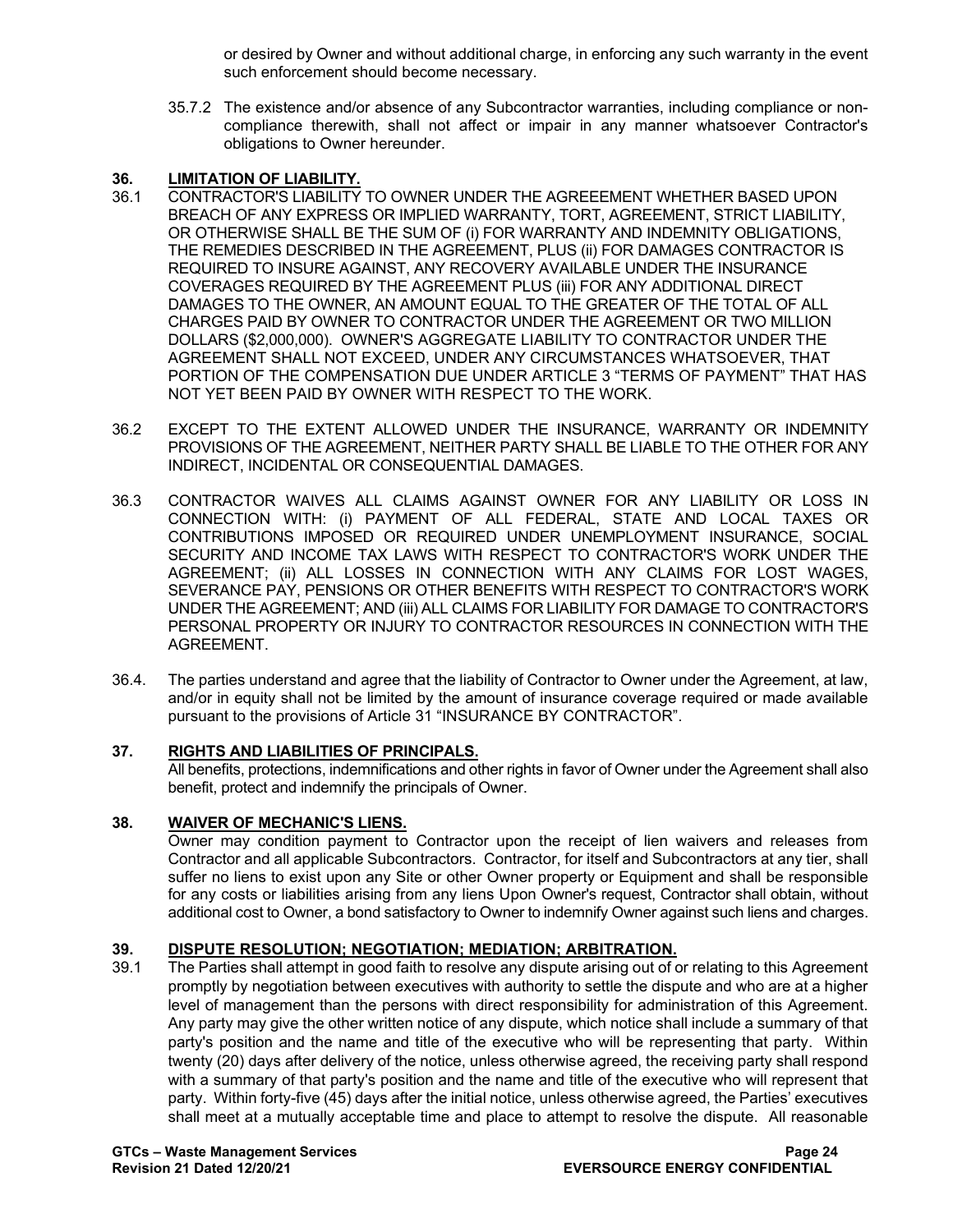requests for information, essential to a matter of import in the dispute, made by one party to the other in support of the negotiation will be honored, and all negotiations pursuant to this Article 39 shall be confidential and treated as compromise and settlement negotiations.

- 39.2 If the dispute has not been resolved by negotiation within sixty(60) days after the disputing party's notice, or if the Parties failed to meet or arrange to meet within sixty (60) days, unless otherwise agreed, the Parties shall proceed to mediation under the then current CPR Mediation Procedure, and, unless otherwise agreed, will select a mediator from the CPR Panels of Distinguished Neutrals.
- 39.3 Any dispute arising out of or relating to this Agreement, including the breach, termination or validity thereof, that has not been resolved by a non-binding procedure as provided herein within ninety (90) days of the initiation of such procedure, unless otherwise agreed, shall be finally resolved by arbitration in accordance with the then current CPR Non-Administered Arbitration Rules or, at Owner's option, the then current CPR Administered Arbitration Rules. The Parties may mutually agree to arbitration in accordance with the then current CPR Expedited Arbitration Rules for disputes involving amounts in the aggregate under Three Million Dollars (\$3,000,000).Disputes involving amounts in the aggregate equal to or greater than Three Million Dollars (\$3,000,000) shall be decided by three arbitrators, unless the Parties mutually agree to a decision by fewer than three arbitrators. The selection of a single arbitrator shall be in accordance with Rule 5.3. The selection of three arbitrators shall be in accordance with the "screened" appointment procedure provided in CPR Rule 5.4, with each Party selecting one arbitrator and the third arbitrator, who will serve as the panel chair, will be selected pursuant to CPR Rule6. Unless otherwise mutually agreed, the arbitrators shall be selected from the CPR Panels of Distinguished Neutrals. The arbitration shall be governed by the Federal Arbitration Act, 9 U.S.C. §§ 1- 16, and judgment upon the award rendered by the arbitrator(s) may be entered by any court having jurisdiction thereof. Unless otherwise agreed to by the parties, the place of arbitration shall be at Owner's option, Hartford, Connecticut, Manchester, New Hampshire or Boston, Massachusetts.
- 39.4 Any award or determination made by the arbitrator(s) shall be subject to the limitations of liability set forth in this Agreement. The arbitrator(s) are not empowered to award damages in excess of compensatory damages and each party expressly waives and foregoes any right to punitive, exemplary or similar damages unless a statute requires that compensatory damages be increased in a specified manner. Each Party shall be responsible for its own costs and expenses, including attorney's fees. Unless otherwise directed in writing by Owner and to the extent permitted by law, Contractor shall continue performance of the Work in compliance with the Agreement notwithstanding the existence of any Dispute between the Parties. Nothing herein shall prejudice, impair or otherwise prevent Owner from receiving equitable relief pending the conclusion of any mediation and/or arbitration proceeding.
- 39.5 Each Party will proceed in good faith to conclude the arbitration proceeding as quickly, efficiently, and cost-effectively as reasonably possible. If a party refuses to participate in an arbitration proceeding as required by this Agreement, the other party may petition any governmental authority having proper jurisdiction for an order directing the refusing Party to participate in the arbitration proceeding. All costs and expenses incurred by the petitioning Party in enforcing such participation will be paid for by the refusing Party. The parties hereby consent to the exclusive jurisdiction of the courts of the State of Connecticut, State of New Hampshire or the Commonwealth of Massachusetts for enforcement of all arbitration procedures pursuant to this Article 39 and any other legal proceedings arising out of or relating to the Agreement and the transactions contemplated hereby.

## **40. ADVERTISING.**

Unless authorized in writing by Owner or except as required by applicable law, Contractor shall not engage in any advertising, publicity or other promotional activity which directly or indirectly mentions or refers to the relationship between the parties or the Work furnished under the Agreement.

## **41. BINDING EFFECT; ASSIGNMENT.**

The Agreement shall be binding upon the parties and their respective successors and permitted assigns. Owner may assign this Agreement to any Affiliate of Owner. Contractor is not authorized to and shall not directly or indirectly (through an equity sale, merger or other transaction) sell, assign or otherwise transfer the Agreement, in whole or in part, or any of the Work to be performed hereunder, without the prior written consent of Owner, which may be granted or withheld in Owner's sole discretion.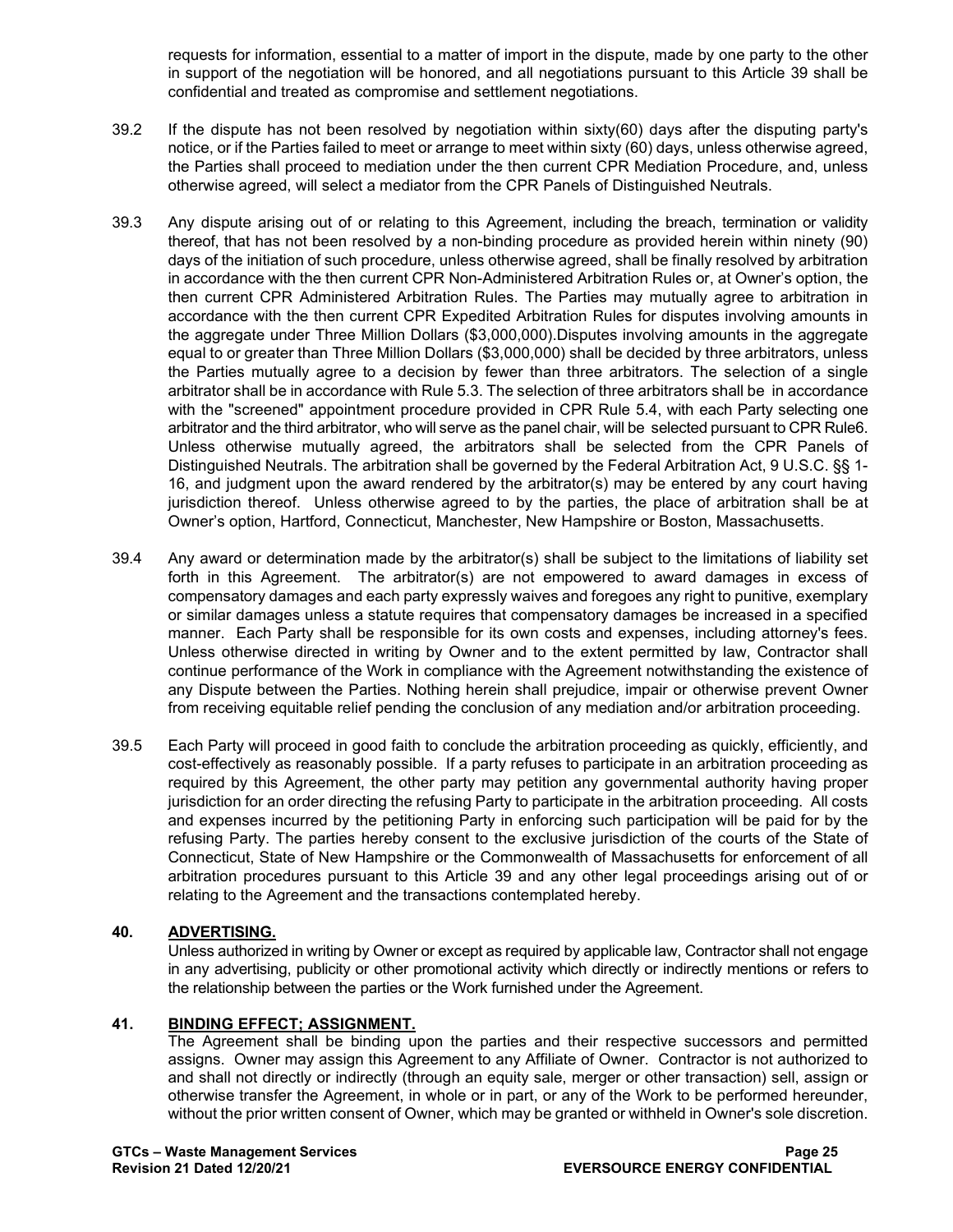Without waiving any rights and remedies Owner may have against Contractor, upon discovering that Contractor has purported to sell, assign or otherwise transfer, in whole or in part, the Agreement or any of the Work to be performed, without the Owner's prior written consent, Owner may, at its sole option and in its sole discretion, deem such action to be binding and enforceable against such assignee, successor, or transferee, or may deem such action to be null, void, and of no force or effect.

### **42. WAIVERS.**

The waiver by any party of a breach of and/or other non-compliance with any provision of the Agreement shall not operate or be construed as a waiver of any subsequent breach or non-compliance.

#### **43. APPLICABLE LAW.**

43.1. The Agreement and the rights and duties of the parties hereunder shall be governed by and construed, enforced and performed in accordance with the laws of the State of Connecticut, without regard to its principles of conflicts of law *provided* that if the Site is located entirely outside of the State of Connecticut, then the Law of the State/Commonwealth where the Site is located (and where the Work is performed) may govern certain aspects of the enforcement of the rights and remedies of Owner (including legal process and procedure) with respect to such Work.

### **44. NOTICES; DEMANDS.**

All notices required under the Agreement shall be in writing and shall be deemed to be given when received upon personal delivery, or if mailed, as of the date indicated on the receipt document provided by the mail carrier, if so delivered or if so mailed (a) with respect to Owner, to the individual set forth on the "Direct Inquiries" line on Owner's Order at the address set forth thereon; or (b) with respect to each of the Owner's Representative, Contractor or the Contractor's Representative, to the applicable individual set forth in the Special Terms and Conditions, at the address of such individual set forth thereon, unless otherwise indicated in the Agreement.

#### **45. RIGHT TO AUDIT.**

Owner shall have the right to inspect and audit all of Contractor's and any Subcontractor's books, records, correspondence, receipts, vouchers and memoranda relating to or affecting the Agreement. Contractor shall provide for such right to audit by Owner in all contracts with Subcontractors relating to the Work or the Agreement.

#### **46. DOCUMENT RETENTION.**

Except as set forth in Section 6.5 "INFORMATION", Article 34 "CONFIDENTIAL INFORMATION" and below in this Article 46, all Information shall remain the exclusive property of Owner, regardless of where it is stored. Contractor shall preserve Owner's Information in its care, custody or control for a period of six (6) years following Final Acceptance of the Work or return such Information to Owner in a form acceptable to Owner. Contractor shall not destroy any such Owner Information prior to the expiration of such six (6) year period absent Owner's prior written consent. Owner reserves the right to access such Owner Information at any time while such Information is in Contractor's possession and such Information shall be provided to Owner on a timely basis whenever requested, regardless of whether such requests are for audits, regulatory or legal proceedings such as lawsuits or arbitrations. Any Owner Information in Contractor's possession shall be disclosed to third parties only as necessary to comply with applicable laws and government orders or requests so long as Owner receives advance written notice of such disclosure and an opportunity to contest such requests. Contractor agrees to access Information in its possession only for the purposes of performing the Work and to operate or maintain its information systems and will take appropriate and Owner approved measures and precautions to protect against unauthorized access or disclosure. Contractor agrees for itself, and on behalf of any Subcontractor, to (a) access Owner Information in its, or in any Subcontractor's, possession only for the purpose of performing the Work on a Project, and (b) operate, maintain and/or take appropriate and Owner-approved measures and precautions to protect its information systems against unauthorized access or disclosure of Owner Information. Contractor shall be responsible for ensuring that Owner Information is protected from damage and/or loss while in the care, custody or control of Contractor and/or any Subcontractor, including making backups of Information and using disaster recovery best practices for any computer systems used to store Information. Owner reserves the right to audit Contractor to ensure such Information is managed in accordance with this Article 46. The foregoing obligations and restrictions regarding disclosure of Information in this Article 46 shall not apply to Contractor's Confidential Information, which shall be governed by Article 34 "CONFIDENTIAL INFORMATION" The provisions of this Article shall survive the termination of the Agreement and shall bind the parties and their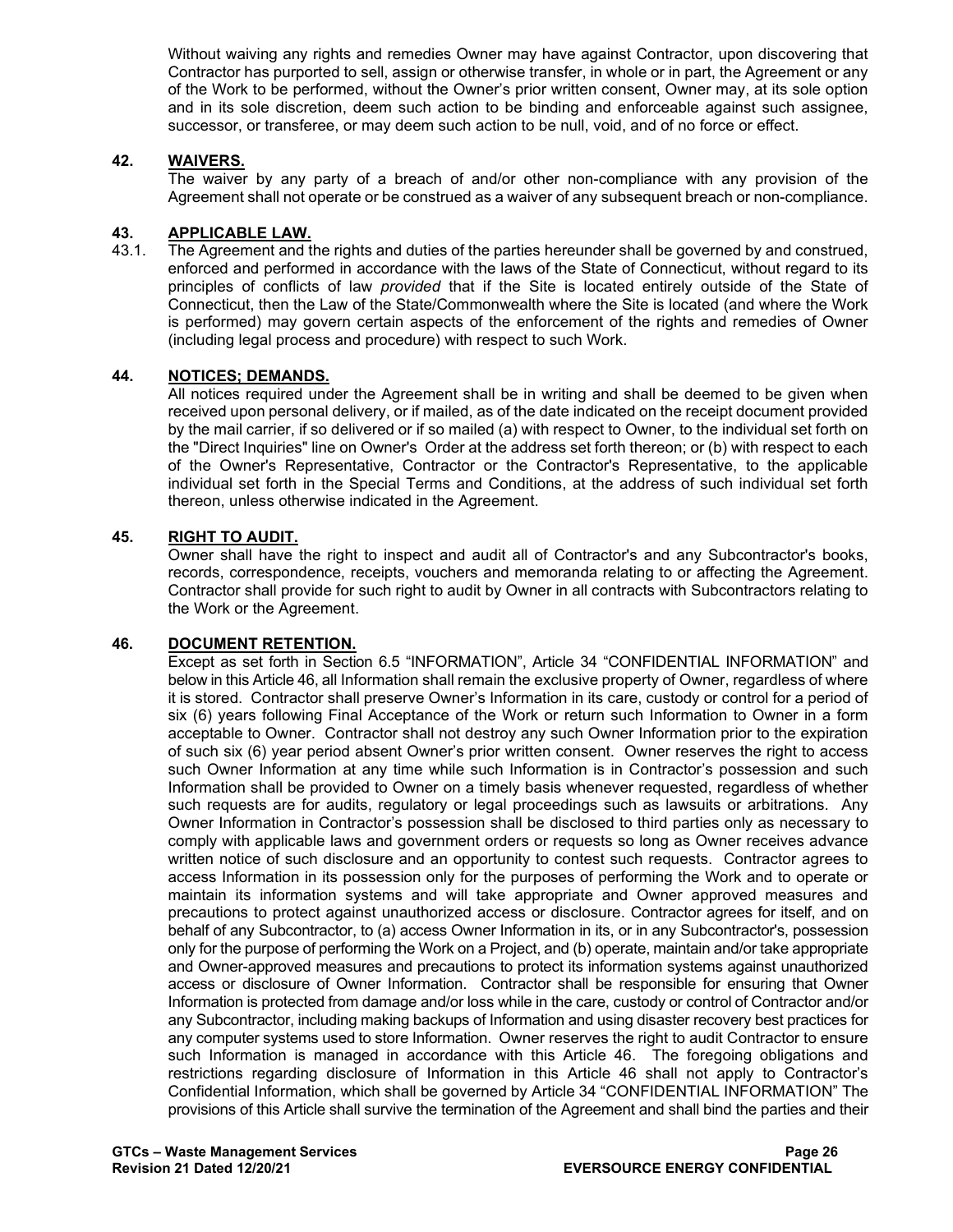successors and assigns.

## **47. SUPPLIER DIVERSITY AND SUBCONTRACTING PLAN.**

- 47.1. Owner fully supports the government's policies of ensuring that Small Disadvantaged Businesses (SDB), Women-Owned Small Businesses (WOSB), Service-Disabled Veteran-Owned Small Businesses (SDVOSB), Veteran-Owned Small Businesses (VOSB) and Businesses Located in and qualified as Historically Underutilized Business Zones (HUBZone) have maximum practicable opportunity to compete for contracts and subcontracts. Owner has and will continue to commit to filing annual subcontracting plans regarding the utilization of SDB, WOSB, SDVOSB, VOSB and HUBZone as contractors and subcontractors in accordance with Federal Acquisition Regulation (FAR) 52.219.
- 47.2. For all Work awarded to Contractor as a subcontractor under Owner's government contracts pursuant to FAR 19.704, Subcontracting Plan Requirements, and FAR Clause 52.219-9, Small Business Subcontracting Plan, Contractor shall be required to submit data and/or subcontracting plans regarding Contractor's utilization and intended utilization of such SB, SDB, WOSB, SDVOSB, VOSB and HUBZone during the term of the Agreement for such work as follows:

#### **Eversource Energy; Manager of Supplier Diversity Program; Procurement Department; P.O. Box 270; Hartford, CT 06141-0270.**

Contractor may be required to submit data and/or subcontracting plans upon request. Contractor shall supply requested documentation to Owner within a reasonable time after the request is made (but in no event more than fifteen (15) days after the request) and shall comply with such plan in performing the Work to the maximum practicable effort.

47.3. The text of FAR 52.219 may be accessed electronically at the following address: [https://www.acquisition.gov/far/.](https://www.acquisition.gov/far/) To the extent applicable to Work performed pursuant to a federal government Agreement, this Article 47 incorporates one or more clauses by reference, with the same force and effect as if they were given in full text.

## **48. PRIORITY OF DOCUMENTS**.

In the event of any conflict, inconsistency or ambiguity between or among the Agreement documents, the order of priority shall be: as follows, except as otherwise designated in advance and in writing by Owner: (1) Owner's Order; (2) Special Terms and Conditions (if any); (3) these General Terms and Conditions; (4) Specifications; and (5) any remaining documents referred to in the Agreement documents. The provisions of change orders and other changes, amendments, deletions, additions or other alterations to Agreement documents shall have the priority of the applicable Contract documents to which they relate. In the absence of written direction from Owner to the contrary, the more/most stringent requirement of the Information included in the Specifications shall be deemed to apply in the event of any inconsistency, conflict, or ambiguity between or among two or more requirements therein.

## **49. SEVERABILITY.**

In the event that any provision of the Agreement is deemed invalid or unenforceable, it shall be modified to the extent necessary to make it valid and enforceable. The remaining provisions of the Agreement shall remain fully enforceable notwithstanding the unenforceability of any individual provision.

## **50. FINANCIALS.**

Upon written request by Owner, Contractor shall furnish the Owner, the Contractor's financial statements, including the accompanying notes thereto, for the immediately preceding quarter or fiscal year, as Owner requests, throughout the term of this Agreement. Such financial statements shall be prepared and certified internally by the chief financial officer of the Contractor and shall be reviewed annually by an independent certified public accountant hired by Contractor. All such non-public financial information shall be considered Contractor's Confidential Information.

# **51. PERFORMANCE ASSURANCE AND/OR LIQUIDATED DAMAGES**.

Owner may require prior to the signing of the Agreement that Contractor provide performance assurance in favor of Owner with respect to all or any portion of the Work, in an amount and form and from an issuer satisfactory to Owner. Unless otherwise specified by Owner, any performance assurance shall remain in effect until the expiration of the warranty period for the applicable Work. In Owner's sole and exclusive discretion, Contractor shall increase the amount available to Owner on account of such then outstanding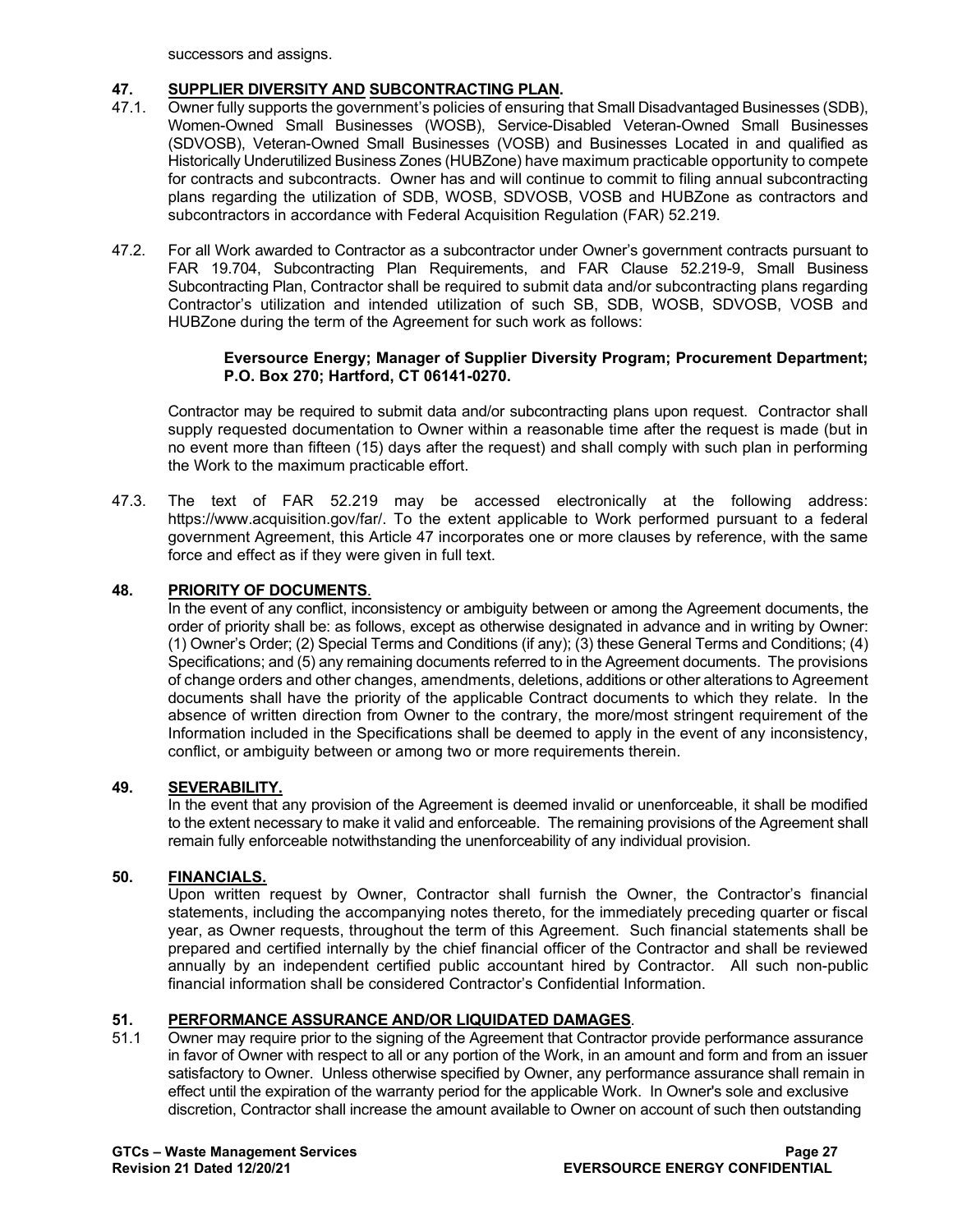performance assurance within ten (10) days after written notice to Contractor. The Agreement compensation shall include Contractor's cost of procuring such performance assurance, but shall not include any cost for Contractor's extension of such performance assurance due to failure of Contractor to complete Work in accordance with the applicable Work schedule.

51.2. Owner reserves the right to supplement these terms and conditions with provisions regarding liquidated damages as stated or referenced in the Order.

## **52. NO GIFTS OR INDUCEMENTS.**

Contractor warrants and represents to Owner that neither it nor its Contractor Resources have either provided or offered to provide any gifts, payments, or other inducements to any officer, employee or agent of Owner for any purpose. Contractor shall not provide or offer any gifts, payments, or other inducements to any officer, employee or agent of Owner for any purpose and shall ensure that no employee or agent of Contractor offers any such gifts, payments or inducements. Contractor also represents and warrants to Owner that it and its Contractor Resources has neither provided nor offered to provide any gifts, payments, or other inducements to any government official, employee or agent in violation of any laws or regulations, including the Foreign Corrupt Practices Act.

## **53. MOONLIGHTING RESTRICTION.**

## **54. CONFLICTS OF INTEREST**

Contractor shall disclose to Owner any potential conflict of interest between the Contractor and Owner, and receive written permission from Owner prior to entering into any business transactions. Examples may include: 1) Contractor who has business or non-business relationships with Owner employees who can make decisions impacting Contractor's business; 2) Owner employees or their family members who have an ownership interest in Contractor's business; or (3) Contractor employees or their family members who serve as an officer, director, employee, agent or consultant of Owner or any Owner Affiliate. This policy also applies to any Subcontractor of Contractor who performs Work.

## **55. RESERVED.**

# **56. APPLICABLE TO EMERGENCY RESPONSE WORK.**

- 56.1 For purposes of this Article 55, the following capitalized terms shall have the meanings set forth below: 56.1.1. "Emergency" means any emergency event expected by Owner or declared by Owner (whether or not such event is declared an emergency by any governmental authority), including stormy weather or other adverse weather conditions that are forecasted to occur or have occurred, that causes, or may cause, damage, interruption, impact or unplanned outages to all or a portion of Owner's utility system. An Emergency does not constitute an event of Force Majeure under the Agreement
	- 56.1.2. "Emergency Response Work" means Emergency-related Work to be provided by Contractor pursuant to each Emergency Response Work Release, as specified by Owner. Subject to the terms of this Article 55, Emergency Response Work is included within the definition of "Work".
	- 56.1.3. "Emergency Response Work Protocols" means Owner's Emergency Response Work protocols and work standards, procedures and manuals, including Owner's Emergency Storm Restoration Safety Guideline provided to or made available to Contractor, as may be modified from time to time by Owner.
	- 56.1.4. "Emergency Response Work Release" means each release for Emergency Response Work pursuant to an oral communication (i.e., by telephone or in person) or written (i.e., by email, fax or other documentation, in whatever form) issued and/or approved by Owner for Emergency Response Work, in each case under the Purchase Order, and in the form and on such terms determined by Owner in good faith. Contractor's commencement of Emergency Response Work awarded to it by Owner pursuant to each Release shall constitute Contractor's acceptance of all of the provisions of the applicable Release.